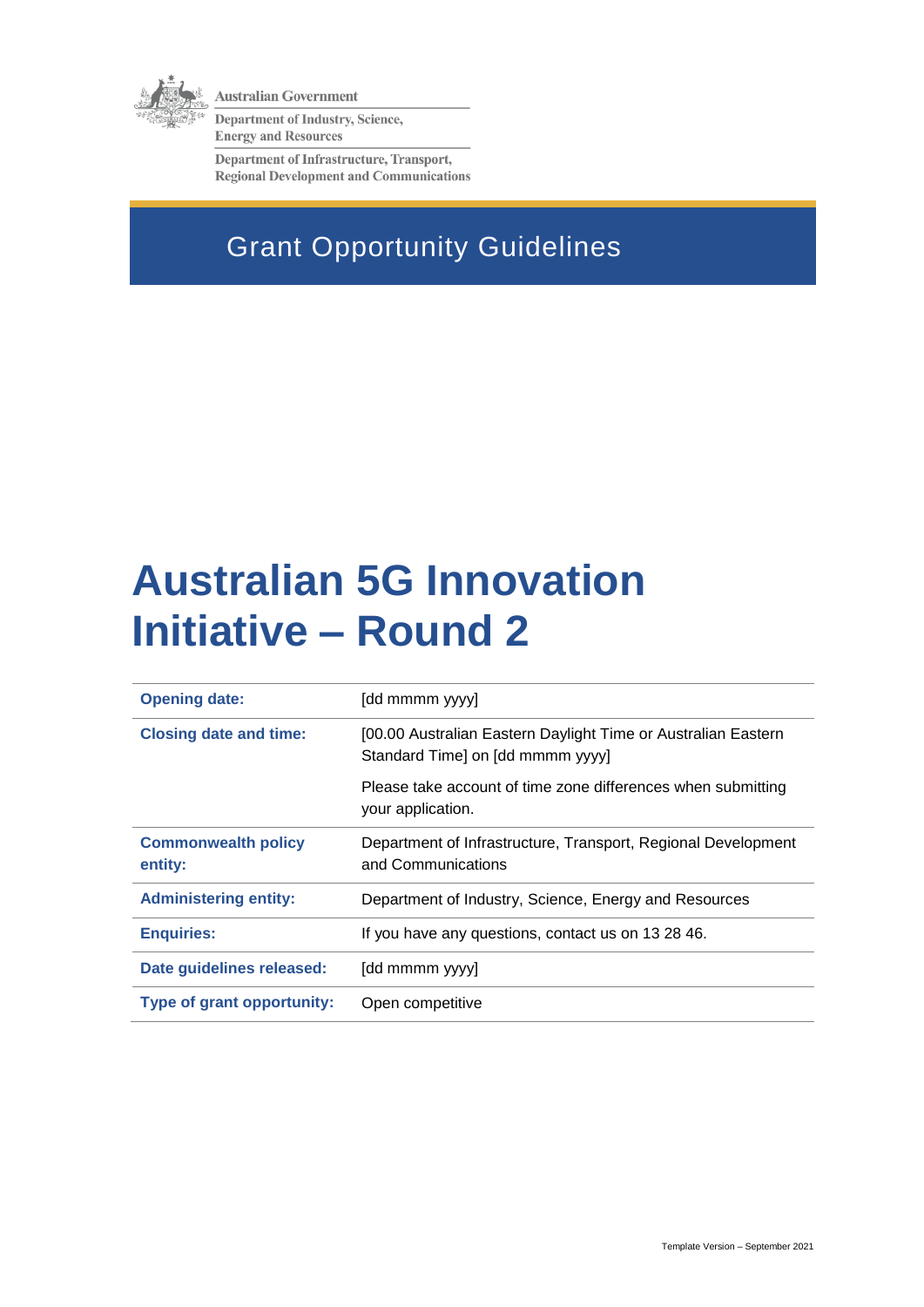# **Contents**

| $1_{-}$ |       |                                                                            |  |  |
|---------|-------|----------------------------------------------------------------------------|--|--|
| 2.      |       |                                                                            |  |  |
|         | 2.1.  | About the Australian 5G Innovation Initiative - Round 2 grant opportunity5 |  |  |
|         | 2.2.  |                                                                            |  |  |
| 3.      |       |                                                                            |  |  |
|         | 3.1.  |                                                                            |  |  |
|         | 3.2.  |                                                                            |  |  |
| 4.      |       |                                                                            |  |  |
|         | 4.1.  |                                                                            |  |  |
|         | 4.2.  |                                                                            |  |  |
|         | 4.3.  |                                                                            |  |  |
| 5.      |       |                                                                            |  |  |
|         | 5.1.  |                                                                            |  |  |
|         | 5.2.  |                                                                            |  |  |
|         | 5.3.  |                                                                            |  |  |
| 6.      |       |                                                                            |  |  |
|         | 6.1.  |                                                                            |  |  |
|         | 6.2.  |                                                                            |  |  |
|         |       |                                                                            |  |  |
| 7.      |       |                                                                            |  |  |
|         | 7.1.  |                                                                            |  |  |
|         | 7.2.  |                                                                            |  |  |
|         | 7.3.  |                                                                            |  |  |
| 8.      |       |                                                                            |  |  |
|         | 8.1.  |                                                                            |  |  |
| 9.      |       |                                                                            |  |  |
|         |       |                                                                            |  |  |
|         | 10.1. |                                                                            |  |  |
|         | 10.2. |                                                                            |  |  |
|         | 10.3. |                                                                            |  |  |
|         | 10.4. |                                                                            |  |  |
|         |       |                                                                            |  |  |
|         |       |                                                                            |  |  |
|         | 12.1. |                                                                            |  |  |
|         | 12.2. |                                                                            |  |  |
|         |       |                                                                            |  |  |
|         |       |                                                                            |  |  |
|         |       |                                                                            |  |  |
|         |       |                                                                            |  |  |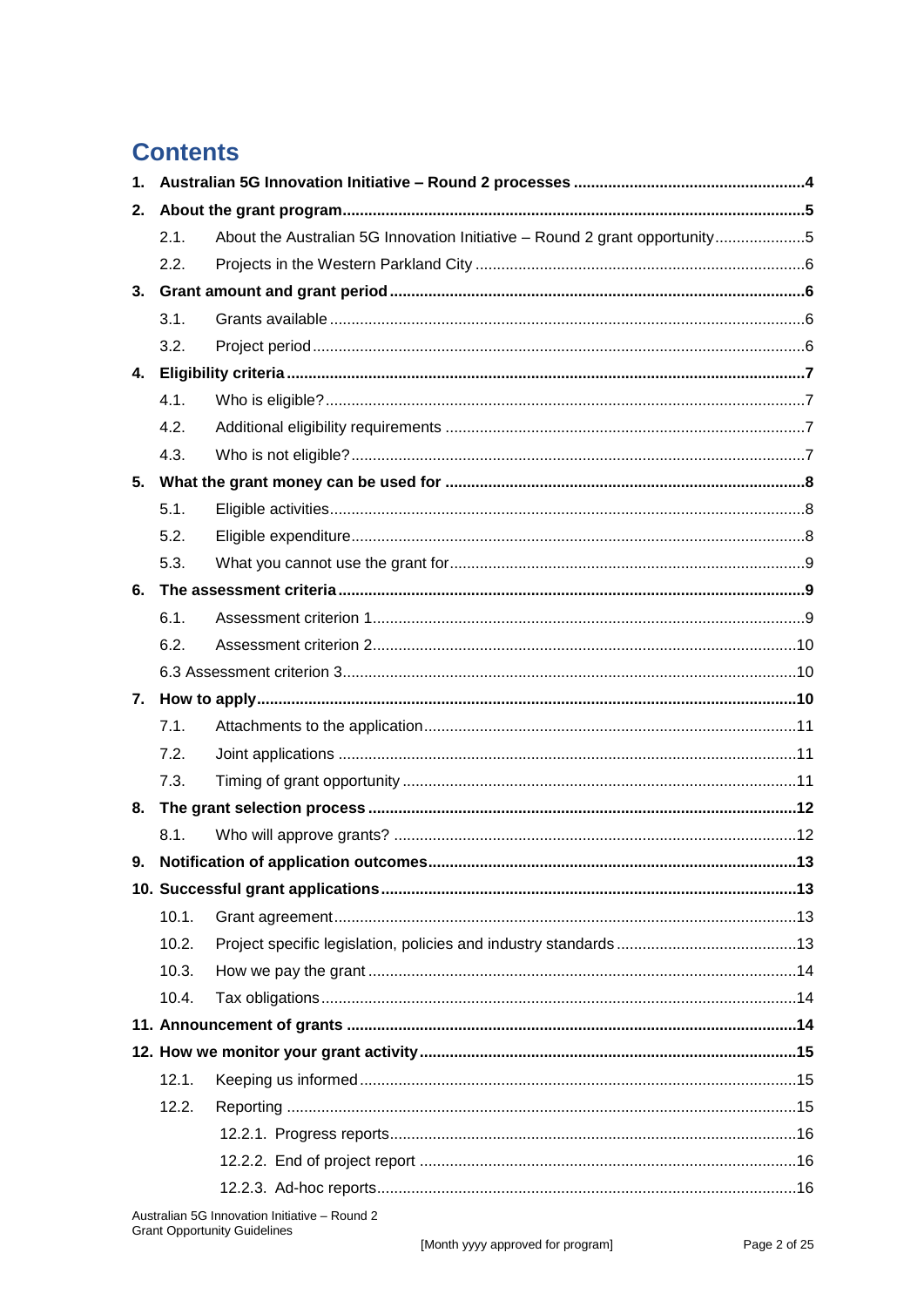| 13.3. |  |  |  |  |
|-------|--|--|--|--|
|       |  |  |  |  |
|       |  |  |  |  |
|       |  |  |  |  |
|       |  |  |  |  |
| 13.2. |  |  |  |  |
| 13.1. |  |  |  |  |
|       |  |  |  |  |
| 12.7. |  |  |  |  |
| 12.6. |  |  |  |  |
| 12.5. |  |  |  |  |
| 12.4. |  |  |  |  |
| 12.3. |  |  |  |  |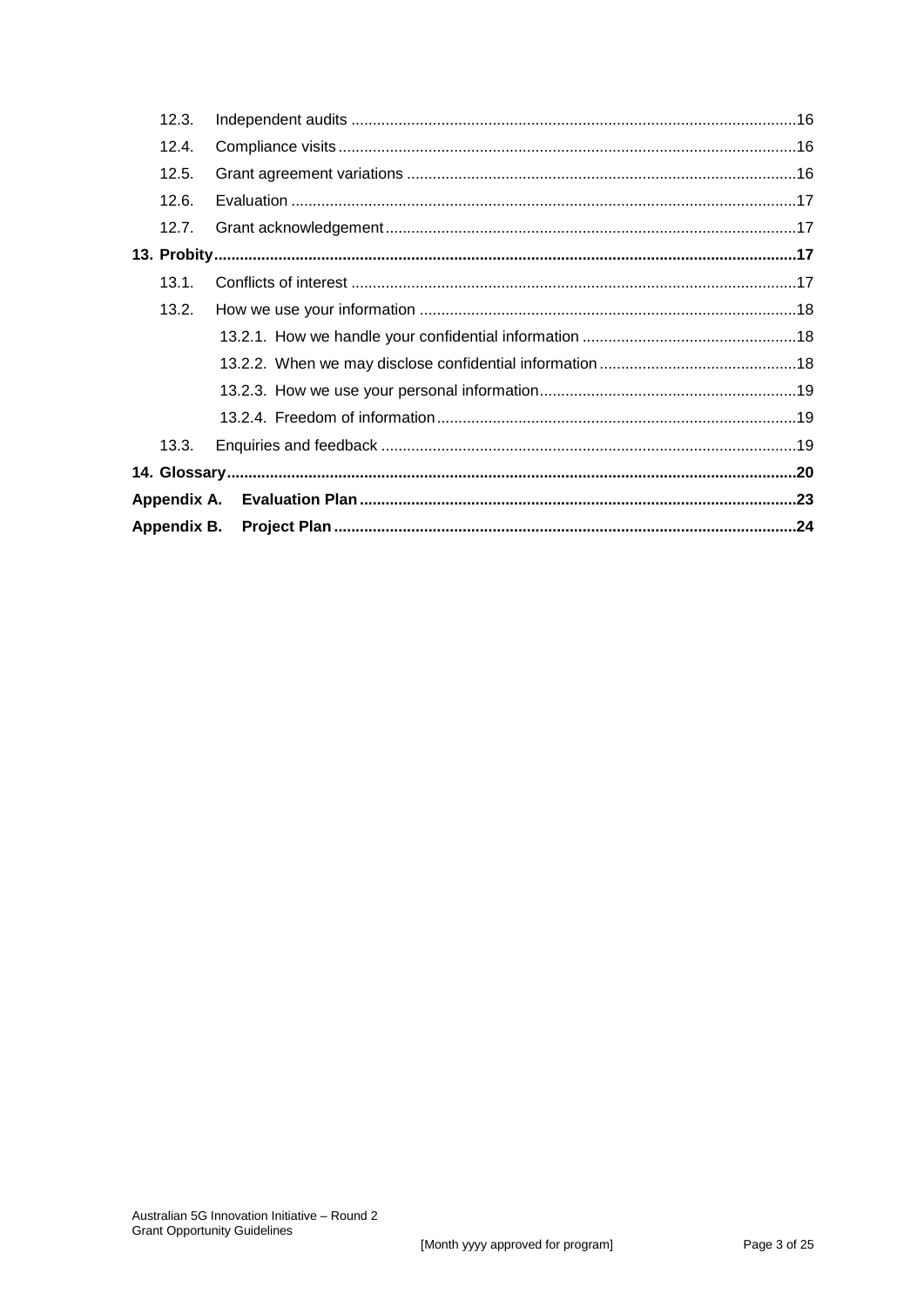# **1. Australian 5G Innovation Initiative – Round 2 processes**

### **The Australian 5G Innovation Initiative is designed to achieve Australian Government objectives**

This grant opportunity is part of the above grant program, which contributes to Department of Infrastructure, Transport, Regional Development and Communications' Outcome 5. The department works with stakeholders to plan and design the grant program according to the *[Commonwealth Grants Rules and Guidelines](https://www.finance.gov.au/government/commonwealth-grants/commonwealth-grants-rules-guidelines)*.

### $\blacktriangledown$ **The grant opportunity opens**

We publish the grant guidelines on business.gov.au and GrantConnect. ↓

# **You complete and submit a grant application**

You complete the application form, addressing all the eligibility and assessment criteria in order for your application to be considered.

# J **We assess all grant applications**

We review the applications against eligibility criteria and notify you if you are not eligible.

We assess eligible applications against the assessment criteria including an overall consideration

of value with relevant money and compare it to other eligible applications.

# ↓

#### **We make grant recommendations**

We provide advice to the decision maker on the merits of each application.

#### ♥

#### **Grant decisions are made**

The decision maker decides which applications are successful. ↓

# **We notify you of the outcome**

We advise you of the outcome of your application. We may not notify unsuccessful applicants until grant agreements have been executed with successful applicants.

# J **We enter into a grant agreement**

We will enter into a grant agreement with successful applicants. The type of grant agreement is based on the nature of the grant and proportional to the risks involved.

### ↓

### **Delivery of grant**

You undertake the grant activity as set out in your grant agreement. We manage the grant by working with you, monitoring your progress and making payments.

# ♦ **Evaluation of the Australian 5G Innovation Initiative**

The Department of Infrastructure, Transport, Regional Development and Communications evaluate the specific grant activity and the Australian 5G Innovation Initiative as a whole. We base this on information you provide to us and that we collect from various sources.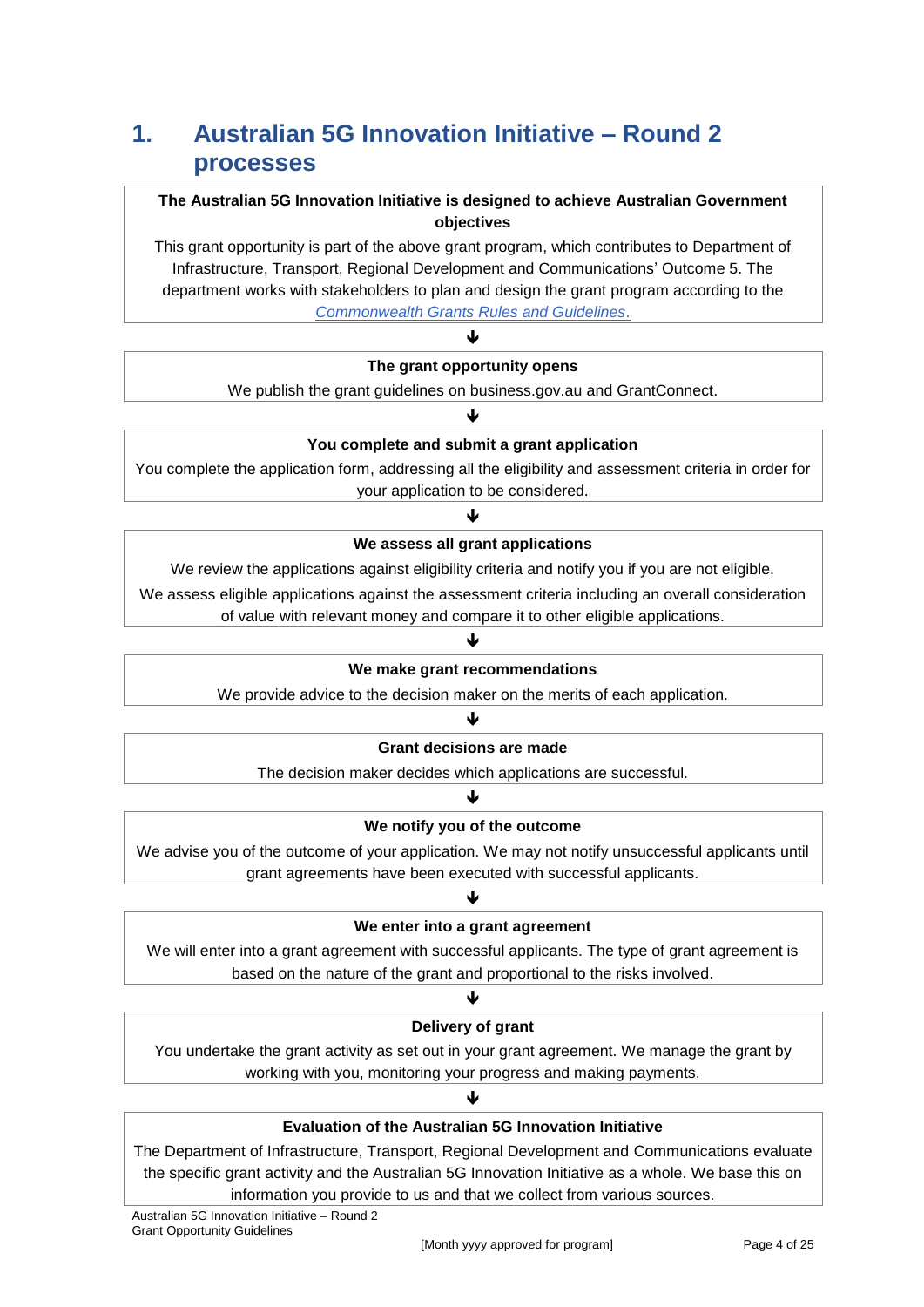# **2. About the grant program**

The \$40 million Australian 5G Innovation Initiative (the program) runs over 5 years from 2020-21 to 2024-25. The program was announced as part of the 2020-21 Budget's JobMaker Digital Business Plan and assists in demonstrating the value of 5G to businesses in Australia.

The objectives of the program are:

- supporting emerging commercial use cases of 5G in key industry sectors
- demonstrating the value of 5G to businesses in Australia
- supporting private sector investment in 5G trials.

The intended outcomes of the program are:

- boosting productivity and creating jobs with 5G technology, responding to the needs of different industries
- **EXED FIGHTS INTERT FOR THE POTENT FOR FIGHTS IN THE POST AND FIGHTS IN STARK IS CONCILLED FIGHTS IN THE PORT OF STARK IS AND** FIGHTS In pring in pring in pring in productivity benefits to the Australian economy by demonstrating 5G applications
- encouraging the more rapid deployment of 5G in Australia, in turn supporting increased investment in telecommunications infrastructure and jobs.

We administer the program according to the *[Commonwealth Grants Rules and Guidelines](https://www.finance.gov.au/government/commonwealth-grants/commonwealth-grants-rules-guidelines)* [\(CGRGs\)](https://www.finance.gov.au/government/commonwealth-grants/commonwealth-grants-rules-guidelines)<sup>1</sup> .

# 2.1. About the Australian 5G Innovation Initiative – Round 2 grant opportunity

These guidelines contain information for the Australian 5G Innovation Initiative – Round 2 grants. This grant opportunity was announced as part of the JobMaker Digital Business Plan. This is intended to be the last round of the Australian 5G Innovation Initiative.

The objectives of the grant opportunity are:

- supporting innovative and emerging 5G trials that undertake rigorous, commercial, and replicable testing of 5G technology
- offering businesses the opportunity to identify 5G applications that demonstrate 5G's capability
- supporting various projects that demonstrate 5G's capability and benefits across a range of industry sectors and locations.

The intended outcomes of the grant opportunity are:

- creating a series of trials demonstrating different 5G applications (including Internet of Things applications) which build Australia's 5G ecosystem
- supporting the testing of 5G applications that bring productivity benefits to businesses and organisations in Australia
- showcasing 5G applications across different industries and locations, and demonstrating the productivity benefits as widely as possible.

For the purposes of the Round 2 grant opportunity, 5G applications should seek to use 5G as defined in the glossary at section [14.](#page-19-0)

This document sets out:

1

the eligibility and assessment criteria

<sup>1</sup> <https://www.finance.gov.au/government/commonwealth-grants/commonwealth-grants-rules-guidelines>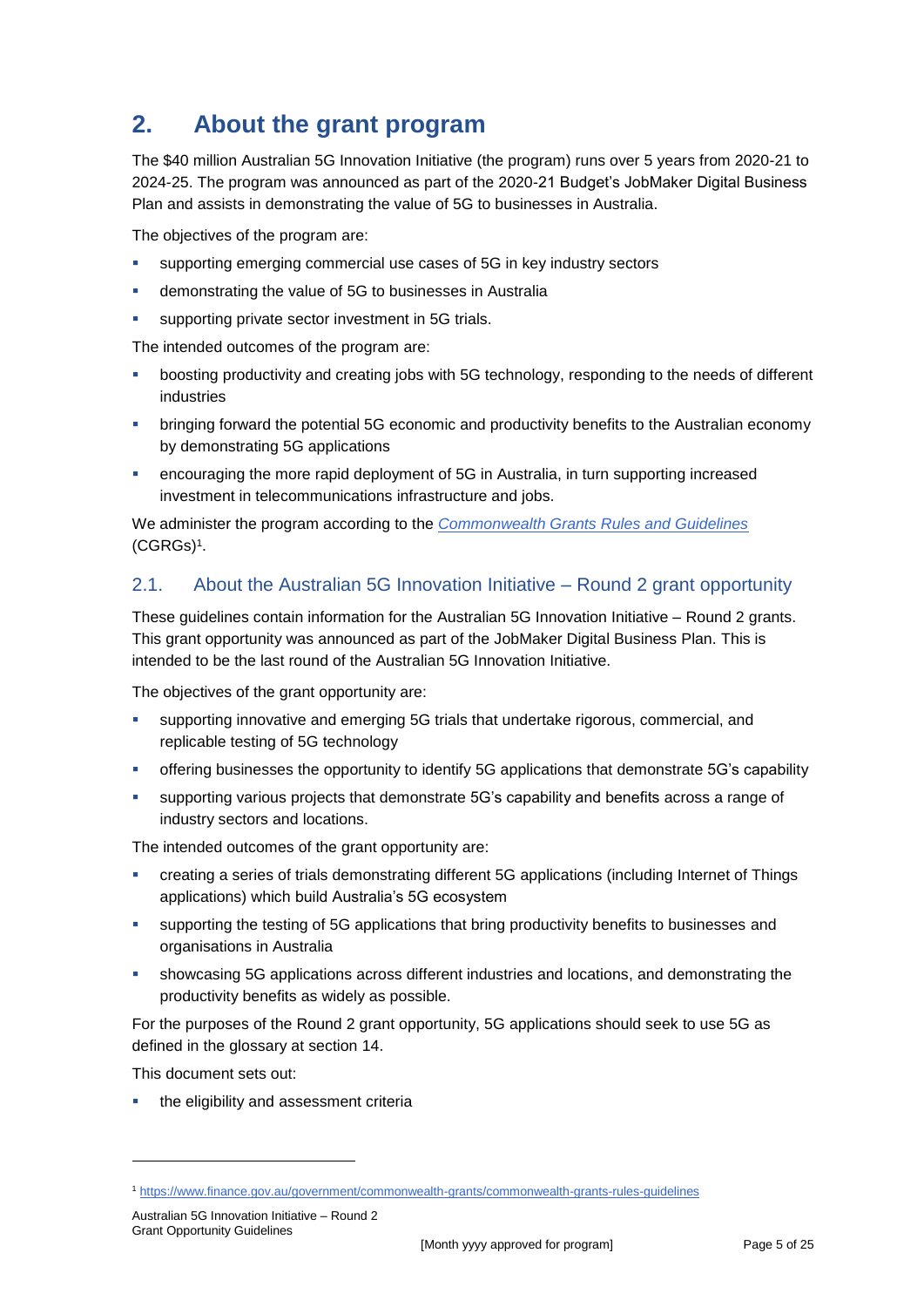- how we consider and assess grant applications
- how we notify applicants and enter into grant agreements with grantees
- how we monitor and evaluate grantees' performance
- **•** responsibilities and expectations in relation to the opportunity.

The Department of Industry, Science, Energy and Resources (the department) is responsible for administering this grant opportunity on behalf of the Department of Infrastructure, Transport, Regional Development and Communications.

We have defined key terms used in these guidelines in the glossary at section [14.](#page-19-0)

You should read this document carefully before you fill out an application.

# 2.2. Projects in the Western Parkland City

This round will direct up to \$2 million in funding to projects delivered in the Western Parkland City district to leverage the Government's investments under the Western Sydney City Deal.

Your project must have at least 80 per cent of eligible activities delivered in the Western Parkland City district to be considered as part of this allocation. The Western Parkland City district includes the following Local Government Areas (LGAs): Blue Mountains, Camden, Campbelltown, Fairfield, Hawkesbury, Liverpool, Penrith and Wollondilly.

# **3. Grant amount and grant period**

The Australian Government is providing a total of \$40 million over 5 years for the program. For this grant opportunity \$20 million is available over two years from 2022-23 to 2024-25, of which \$2 million of funding dedicated to projects in the Western Parkland City as outlined in section 2.2.

# 3.1. Grants available

The grant amount will be up to 80 per cent of eligible project expenditure (grant percentage)

- The minimum grant amount is \$100,000
- The maximum grant amount is \$2 million.

You are responsible for funding the remaining eligible and ineligible project costs. Your mandatory 20 per cent co-contribution must be cash.

You and your project partners (if applicable) are encouraged to make other contributions to your project, which can be cash or-in kind. .

Projects that receive grants closer to the maximum value are expected to demonstrate multiple 5G applications, 5G applications that are more complex, or involve multiple project partners.

We cannot fund your project if it receives funding from another Commonwealth government grant. You can apply for a grant for your project under more than one Commonwealth program, but if your application is successful, you must choose either the Australian 5G Innovation Initiative grant or the other Commonwealth grant.

# 3.2. Project period

The maximum project period is 24 months.

You must complete your project by 31 December 2024.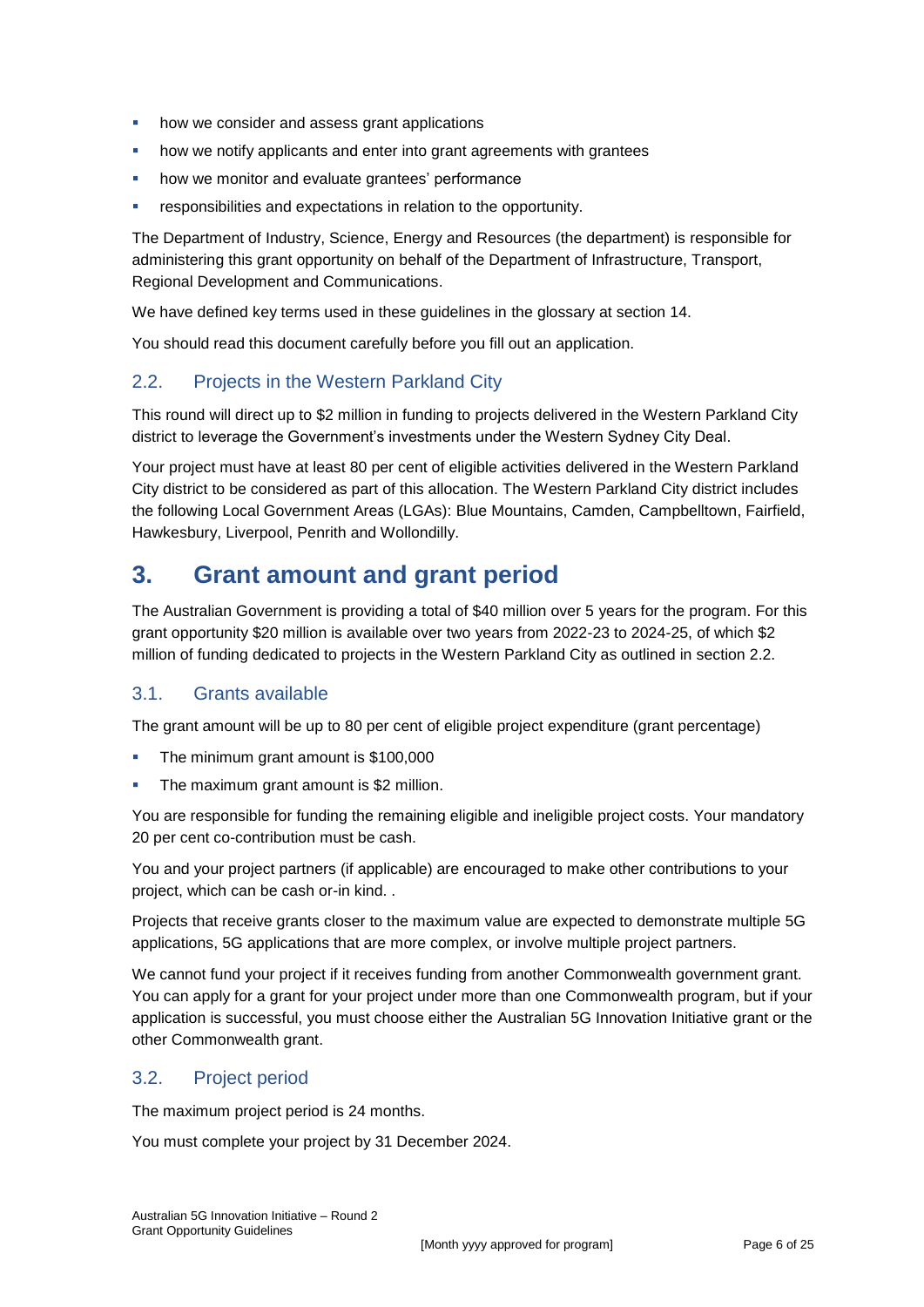# **4. Eligibility criteria**

We cannot consider your application if you do not satisfy all eligibility criteria.

### 4.1. Who is eligible?

To be eligible you must:

- have an Australian Business Number (ABN)
- be registered for the Goods and Services Tax (GST)

and be one of the following entities:

- **an entity, incorporated in Australia**
- a company limited by guarantee
- an incorporated trustee on behalf of a trust
- an incorporated not for profit organisation
- a Local Government or State/Territory Government agency or body, where an application involves a partnership with at least one other eligible entity.

Joint applications are acceptable, provided you have a lead organisation who is the main driver of the project and is eligible to apply. Your project partners do not have to be one of the eligible entitles above, and may include:

- a publicly funded research organisation (PFRO)
- a university
- an individual
- a partnership
- an unincorporated association

For further information on joint applications, refer to section [7.2.](#page-10-0)

### 4.2. Additional eligibility requirements

We can only accept applications where:

- you are able to meet your share of the project costs and provide evidence of your contribution as outlined in section 3.1
- you provide all mandatory attachments outlined in section 7.1.

We cannot waive the eligibility criteria under any circumstances.

### 4.3. Who is not eligible?

You are not eligible to apply if you are:

- an organisation, or your project partner is an organisation, included on the National Redress Scheme's website on the list of 'Institutions that have not joined or signified their intent to join the Scheme' [\(www.nationalredress.gov.au\)](http://www.nationalredress.gov.au/)
- an employer of 100 or more employees that has [not complied](https://www.wgea.gov.au/what-we-do/compliance-reporting/non-compliant-list) with the *Workplace Gender Equality Act (2012)*.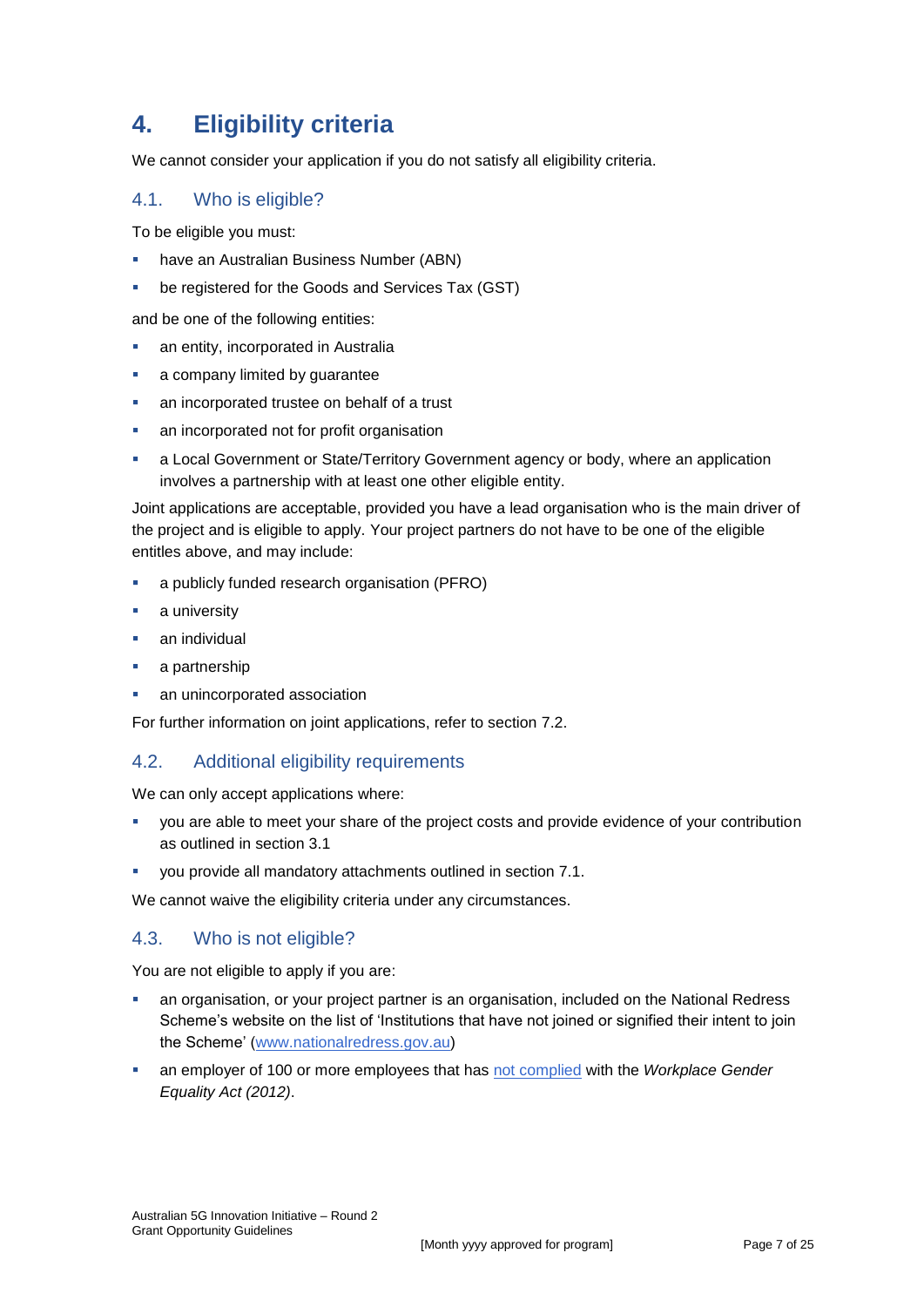# **5. What the grant money can be used for**

# <span id="page-7-0"></span>5.1. Eligible activities

To be eligible your project must:

- conduct trials that undertake rigorous, commercial, and replicable testing of technologies that make use of 5G
- **EXECT** identify solutions that demonstrate 5G's capabilities
- have at least \$125,000 in eligible expenditure (we fund 80% of eligible expenditure, \$125,000 in eligible expenditure is required in order to receive the minimum grant amount of \$100,000).

Eligible activities must make use of at least one of the following three core 5G capabilities:

- enhanced mobile broadband
- **ultra reliable, low latency communications**
- massive machine-to-machine communications.

The definitions of the core capabilities are in the glossary at section [14.](#page-19-0)

Examples of 5G applications that take advantage of 5G's capabilities across a range of industry sectors are available on the [Australian 5G Innovation Initiative](https://www.infrastructure.gov.au/media-technology-communications/spectrum/australian-5g-innovation-initiative) website.

These examples are neither exhaustive nor limiting, and eligible activities could include projects that demonstrate 5G's capabilities in different sectors or through different 5G applications.

We may also approve other activities.

# <span id="page-7-1"></span>5.2. Eligible expenditure

You can only spend grant funds on eligible expenditure you have incurred on an agreed project as defined in your grant agreement.

Eligible expenditure items are:

- the purchase and installation of equipment directly used in the project
- set-up and administration costs connected with the project
- **EXED** limited research and development costs if 5G applications are pre-commercial and this expenditure can be directly linked to achieving commercial 5G applications during the life of the project
- the cost of an independent audit of project expenditure (where we request one) up to a maximum of 1 per cent of total eligible project expenditure.

We may update the guidance on eligible and ineligible expenditure from time to time. If your application is successful, the version in place when you submitted your application applies to your project.

If your application is successful, we may ask you to verify project costs that you provided in your application. You may need to provide evidence such as quotes for major costs.

Not all expenditure on your project may be eligible for grant funding. The Program Delegate (who is a Senior Responsible Officer within the department with responsibility for the program) makes the final decision on what is eligible expenditure and may give additional guidance on eligible expenditure if required.

To be eligible, expenditure must:

be a direct cost of the project, and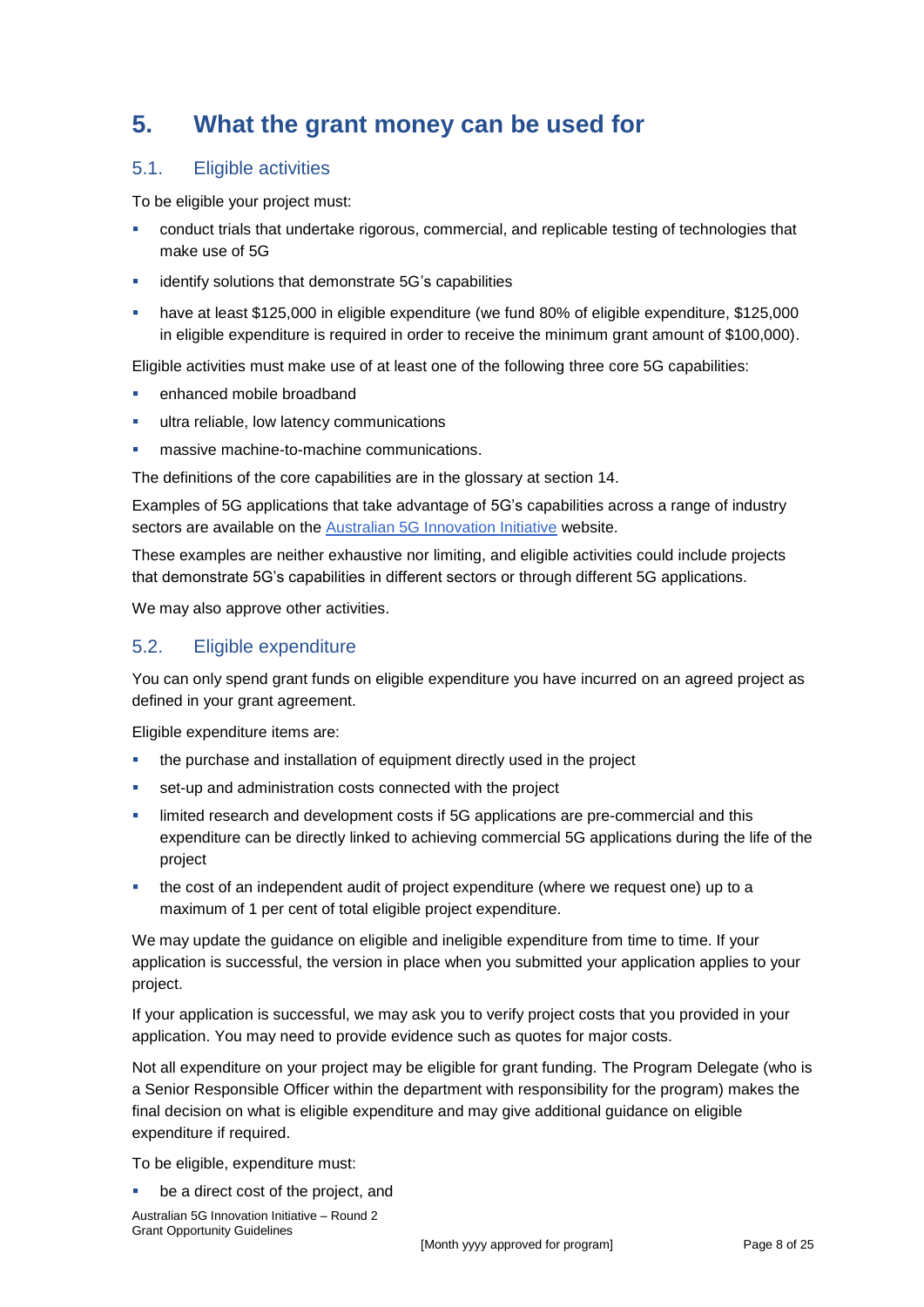be incurred by you for required project audit activities.

You must incur the project expenditure between the project start and end date for it to be eligible unless stated otherwise.

You may choose to commence your project from the date we notify you that your application is successful. We are not responsible for any expenditure you incur until a grant agreement is executed. The Commonwealth will not be liable, and should not be held out as being liable, for any activities undertaken before the grant agreement is executed.

# 5.3. What you cannot use the grant for

Expenditure items that are not eligible are:

- costs incurred through business as usual activities by commercial mobile network operators such as continuation of technology deployment
- costs incurred in the preparation of a grant application or related documentation
- overseas travel
- **EXECUTE:** investments in land and buildings
- equipment not directly related to trialling 5G applications
- **significant investment in research and development into 5G applications**
- investments in readily available retail technologies, such as 5G mobile phones, and
- other activities not relevant to the activities to which the grant has been made.

# **6. The assessment criteria**

You must address all assessment criteria in your application. We will assess your application based on the weighting given to each criterion.

The application form asks questions that relate to the assessment criteria below. The amount of detail and supporting evidence you provide in your application should be relative to the project size, complexity and grant amount requested. You should provide evidence to support your answers. The application form displays size limits for answers.

We will only consider funding applications that score at least 50 per cent against each assessment criterion, as these represent best value for money.

# 6.1. Assessment criterion 1

#### **Demonstrating the value of 5G (30 points)**

You should demonstrate how your project aligns with the program objectives by describing:

- a. the problem or opportunity your project will address and the sector/s it is relevant to
- b. the specific use case or trial that will be conducted
- c. how 5G is being used in an innovative way, including
	- why the use case or trial is an innovative use of 5G
	- why 5G is required for the project to function
- d. how your project will address the problem or opportunity, including
	- how the use case and 5G technology together addresses the problem or opportunity
	- why is this method effective in addressing the problem or opportunity.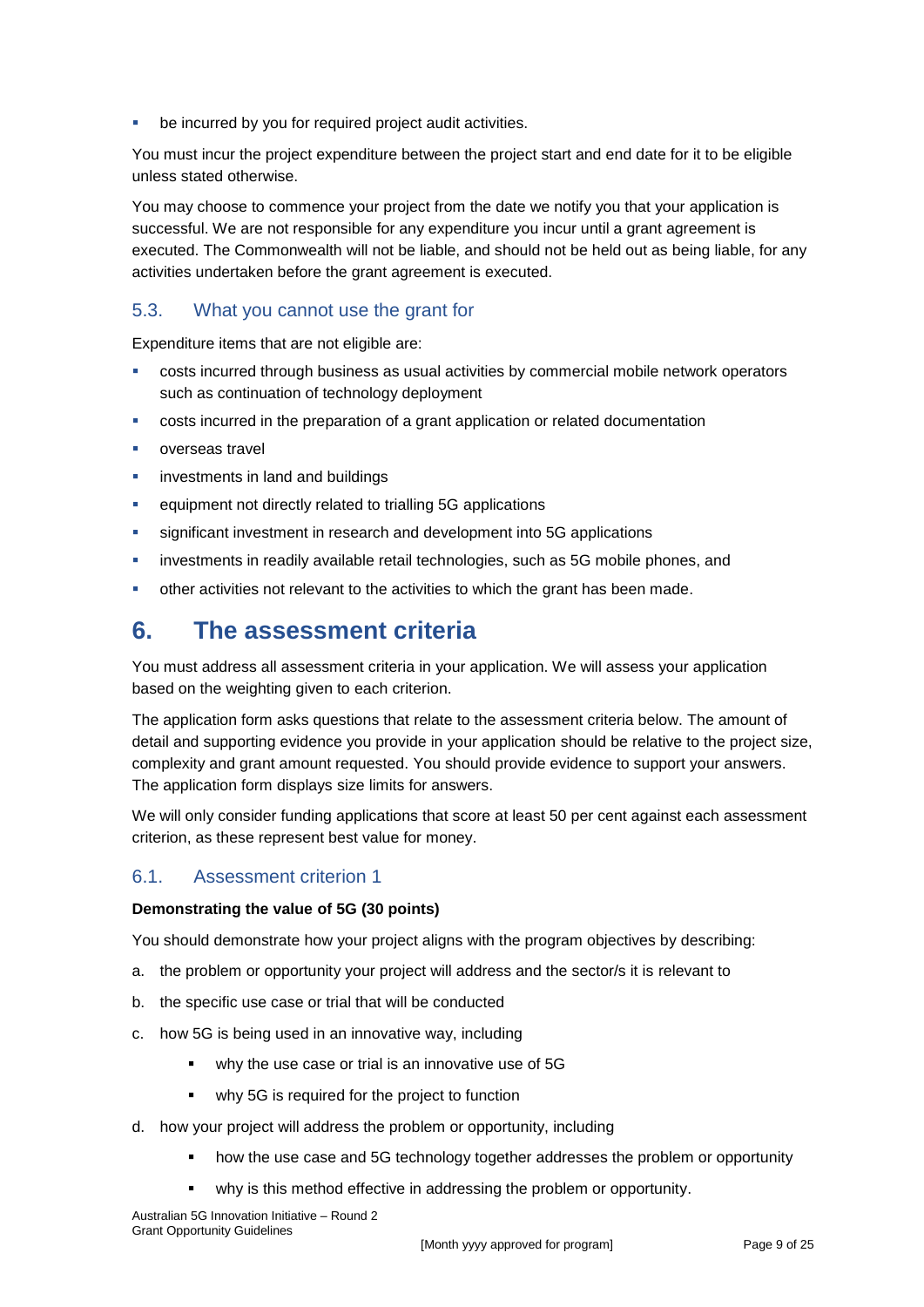You must include an evaluation plan for your project that supports your response to this assessment criterion. For further information about the evaluation plan, see Appendix A.

### 6.2. Assessment criterion 2

#### **Capacity, capability and resources to deliver the project (40 points)**

You must demonstrate this by describing:

- a. the key resources required to implement your project, including:
	- critical equipment, personnel and regulatory approvals
	- resource availability and/or a clear plan to obtain the required resources
	- **•** budget allocations for resources.
- b. your readiness to commence the project, including:
	- **•** partner contributions and their role/s in delivering the project
	- your relevant skills, experience and expertise to deliver the project
	- your assessment of risks and mitigations including cyber security, data security and privacy risks.

You must include a project plan that supports your response to this assessment criterion. For further information about the project plan, see Appendix B. You should include letters of support if applicable.

#### 6.3 Assessment criterion 3

#### **Benefits of your project (30 points)**

You must demonstrate this by describing:

- a. how the project will generate productivity gains for your business, such as new job opportunities, business growth or entry into new markets
- b. the larger scale benefits of your project, such as benefits to the target sector or more broadly across industry sectors, efficiency gains, productivity increases, job opportunities beyond the life of the project and wider-scale adoption of the solutions trialled in your project
- c. how you will share the benefits of the project with other businesses in Australia.

You must include an evaluation plan for your project that supports your response to this assessment criterion. For further information about the evaluation plan, see Appendix A.

# **7. How to apply**

Before applying you should read and understand these guidelines, the sample application form and the sample grant agreement published on business.gov.au and GrantConnect.

You will need to set up an account to access our online [portal.](https://portal.business.gov.au/) The portal allows you to apply for and manage a grant or service in a secure online environment.

To apply, you must:

- complete the online [application form](http://www.business.gov.au/INSERT%20URL) via business.gov.au
- provide all the information requested
- address all eligibility and assessment criteria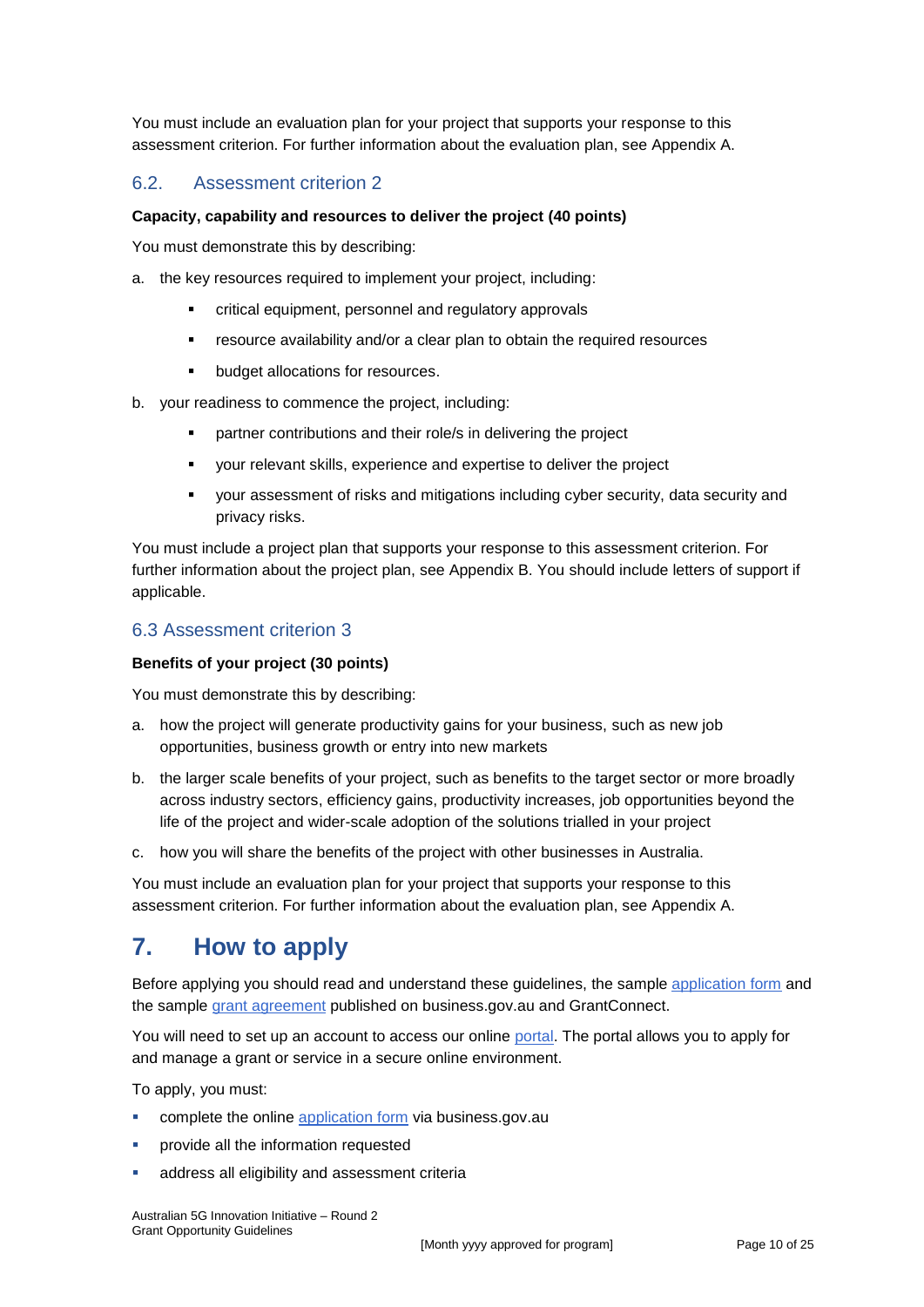#### include all necessary attachments

You can view and print a copy of your submitted application on the portal for your own records.

You are responsible for making sure your application is complete and accurate. Giving false or misleading information is a serious offence under the *Criminal Code Act 1995* (Cth). If we consider that you have provided false or misleading information we may not progress your application. If you find an error in your application after submitting it, you should call us immediately on 13 28 46.

If we find an error or information that is missing, we may ask for clarification or additional information from you that will not change the nature of your application. However, we can refuse to accept any additional information from you that would change your submission after the application closing time.

If you need further guidance around the application process, or if you have any issues with the portal, [contact us](https://www.business.gov.au/contact-us) at business.gov.au or by calling 13 28 46.

### 7.1. Attachments to the application

You must provide the following documents with your application:

- evaluation plan, see Appendix A
- **Project plan, see Appendix B**
- **EXECTE FIRE EXECTE FIRE EXECTE FIRE EXECTE FIRE EXECTE** is letter of support for each project partner applicable)
- trust deed (where applicable)
- accountant or CFO declaration as evidence that you can cover your share of the project costs (template provided on [business.gov.au](file:///C:/Users/ed6885/AppData/Local/Microsoft/Windows/INetCache/Content.Outlook/HMAQCS3Q/tbc) and [GrantConnect\)](file:///C:/Users/ed6885/AppData/Local/Microsoft/Windows/INetCache/Content.Outlook/HMAQCS3Q/tbc)

You must attach supporting documentation in line with the instructions provided in the form. You should only attach requested documents. The total of all attachments cannot exceed 20MB. We will not consider information in attachments that we do not request.

# <span id="page-10-0"></span>7.2. Joint applications

We recognise that some organisations may want to join together as a group to deliver a project. In these circumstances, you must appoint a lead organisation. Only the lead organisation can submit the application form and enter into the grant agreement with the Commonwealth. The application should identify all other members of the proposed group and include a letter of support from each of the project partners. Each letter of support should include:

- **details of the project partner**
- an overview of how the project partner will work with the lead organisation and any other project partners in the group to successfully complete the project
- an outline of the relevant experience and/or expertise the project partner will bring to the group
- the roles/responsibilities the project partner will undertake, and the resources it will contribute (if any)
- details of a nominated management level contact officer.

You must have a formal arrangement in place with all parties prior to execution of the grant agreement.

# 7.3. Timing of grant opportunity

You can only submit an application between the published opening and closing dates. We cannot accept late applications.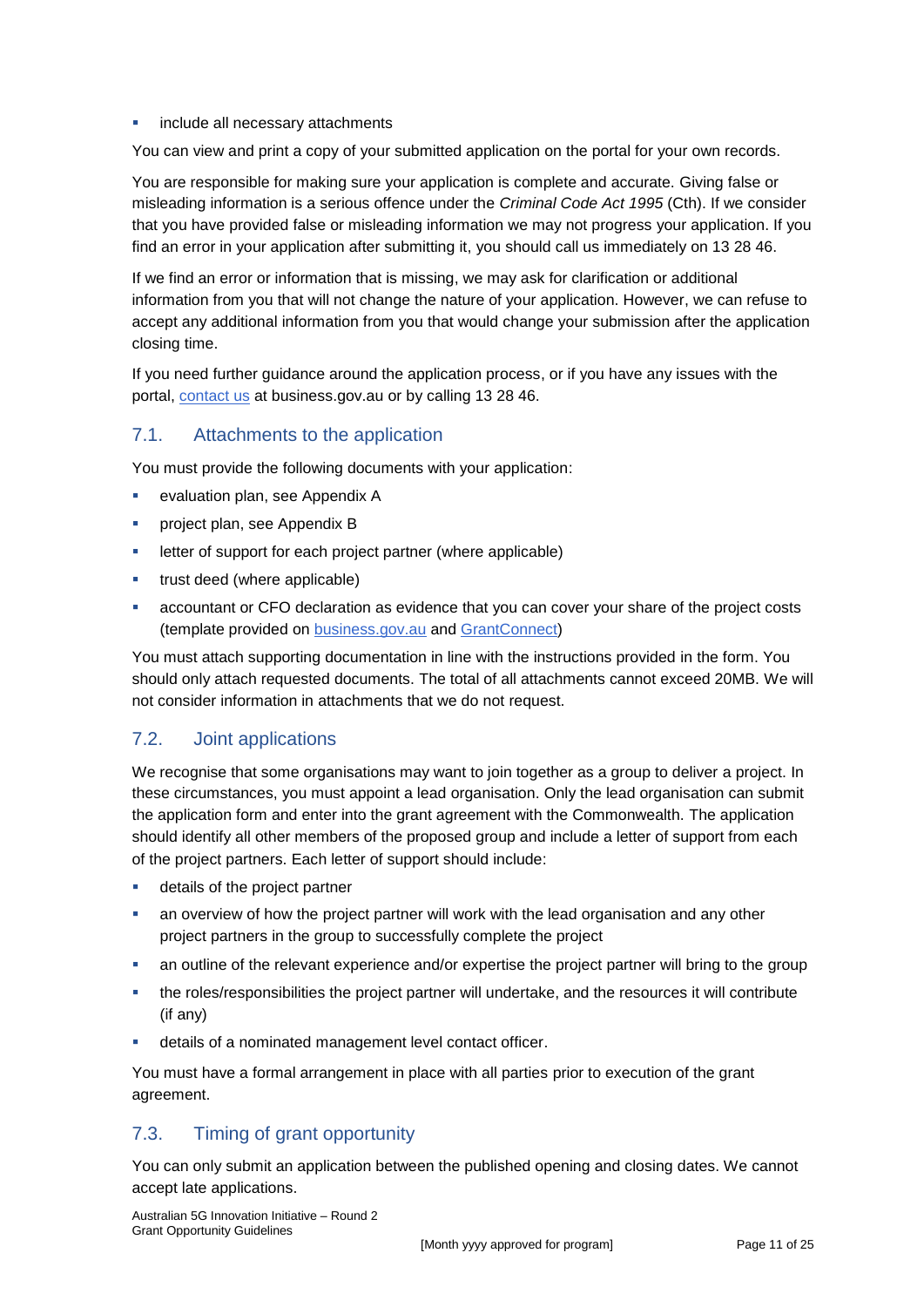If you are successful, we expect you will be able to commence your project around December 2022.

#### Table 1: Expected timing for this grant opportunity

| Activity                                   | Timeframe        |
|--------------------------------------------|------------------|
| Assessment of applications                 | 12 weeks         |
| Approval of outcomes of selection process  | 2 weeks          |
| Notification to applicants                 | 2 weeks          |
| Negotiations and award of grant agreements | 1-4 weeks        |
| Earliest start date of project             | 1 December 2022  |
| End date of grant commitment               | 31 December 2024 |

# **8. The grant selection process**

We first review your application against the eligibility criteria. If eligible, we will then assess it against the assessment criteria. Only eligible applications will proceed to the assessment stage.

We consider your application on its merits, based on:

- how well it meets the criteria
- how it compares to other applications
- whether it provides value with relevant money.

When assessing whether the application represents value with relevant money, we will have regard to:

- the overall objectives of the grant opportunity
- the evidence provided to demonstrate how your project contributes to meeting those objectives
- the relative value of the grant sought

We refer your application to the Assessment Committee, an independent committee of experts from the Department of Infrastructure, Transport, Regional Development and Communications. The committee may also seek additional advice from independent technical experts.

The committee will assess your application against the assessment criteria and compare it to other eligible applications before recommending which projects to fund. The committee will be required to perform their duties in accordance with the CGRGs.

If the selection process identifies unintentional errors in your application, we may contact you to correct or clarify the errors, but you cannot make any material alteration or addition.

# 8.1. Who will approve grants?

The Minister decides which grants to approve taking into account the recommendations of the committee and the availability of grant funds.

The Minister's decision is final in all matters, including:

- the grant approval
- the grant funding to be awarded
- any conditions attached to the offer of grant funding.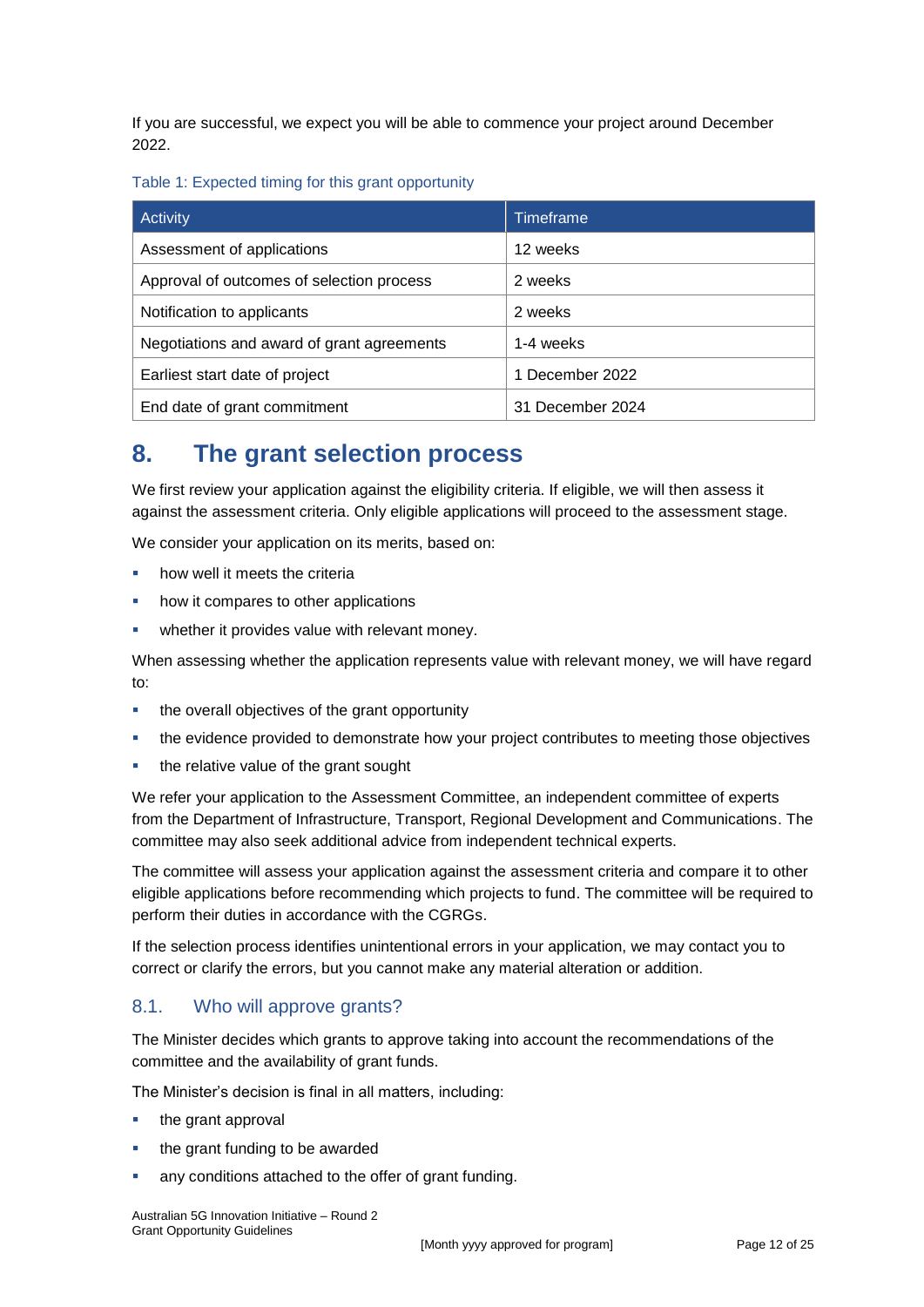We cannot review decisions about the merits of your application.

The Minister will not approve funding if there is insufficient program funds available across relevant financial years for the program.

# **9. Notification of application outcomes**

We will advise you of the outcome of your application in writing. If you are successful, we advise you of any specific conditions attached to the grant.

If you are unsuccessful, we will give you an opportunity to request feedback on your application. You can submit a new application for the same (or similar) project in any future funding rounds. You should include new or more information to address the weaknesses that prevented your previous application from being successful.

# **10. Successful grant applications**

# 10.1. Grant agreement

You must enter into a legally binding grant agreement with the Commonwealth. The grant agreement has general terms and conditions that cannot be changed. A sample grant agreement is available on business.gov.au and GrantConnect.

We must execute a grant agreement with you before we can make any payments. Execute means both you and the Commonwealth have signed the agreement. We are not responsible for any expenditure you incur until a grant agreement is executed.

The approval of your grant may have specific conditions determined by the assessment process or other considerations made by the Minister. We will identify these in the offer of grant funding.

If you enter an agreement under the Australian 5G Innovation Initiative, you cannot receive other grants for this project from other Commonwealth granting programs.

The Commonwealth may recover grant funds if there is a breach of the grant agreement.

We will use a standard grant agreement. Amendments to the standard agreement will not be accepted.

You will have 30 days from the date of a written offer to execute this grant agreement with the Commonwealth. During this time, we will work with you to finalise details.

The offer may lapse if both parties do not sign the grant agreement within this time. Under certain circumstances, we may extend this period. We base the approval of your grant on the information you provide in your application. We will review any required changes to these details to ensure they do not impact the project as approved by the Minister.

# 10.2. Project specific legislation, policies and industry standards

You must comply with all relevant laws and regulations in undertaking your project. You must also comply with the specific legislation/policies/industry standards that follow. It is a condition of the grant funding that you meet these requirements. We will include these requirements in your grant agreement.

In particular, you will be required to comply with:

State/Territory legislation in relation to working with children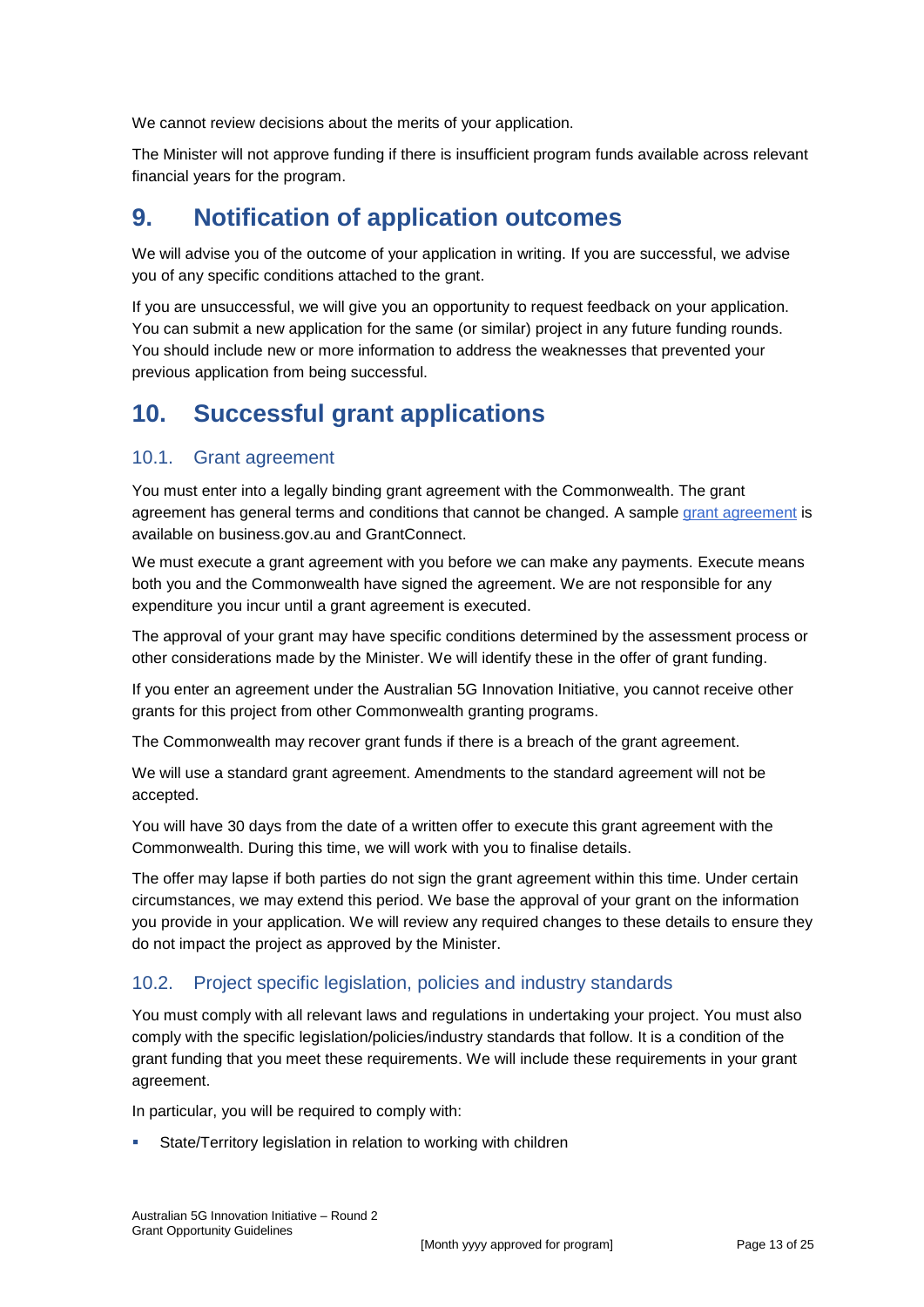- **the** *[Telecommunications Act 1997](https://www.legislation.gov.au/Details/C2020C00268)***<sup>2</sup>(further information on how the telecommunications policy** framework applies to carriers is available on the <u>ACMA website3</u>)
- the *[Radiocommunications Act 1992](https://www.legislation.gov.au/Details/C2019C00262)<sup>4</sup>*
- The Australian Government's 2018 5G security guidance to Australian carriers and the *[Telecommunications and Other Legislation Amendment Act 2017](https://www.legislation.gov.au/Details/C2018C00385)<sup>5</sup>* (also known as the Telecommunications Sector Security Reforms)
- **Regulation and standards developed by the Australian Radiation Protection and Nuclear Safety** [Agency \(ARPANSA\)](https://www.arpansa.gov.au/regulation-and-licensing/regulatory-publications/radiation-protection-series/codes-and-standards/rps3) that set out safe exposure limits to radiofrequency electromagnetic energy (EME).<sup>6</sup>

In November 2021 the Government launched the Australian Government's Critical Technology Supply Chain Principles. While these are voluntary principles applicants are encouraged to consider these principles when developing their applications.

# 10.3. How we pay the grant

The grant agreement will state the:

- maximum grant amount we will pay
- proportion of eligible expenditure covered by the grant (grant percentage)

We will not exceed the maximum grant amount under any circumstances. If you incur extra costs, you must meet them yourself.

We will make payments according to an agreed schedule set out in the grant agreement. Payments are subject to satisfactory progress on the project.

# 10.4. Tax obligations

If you are registered for the Goods and Services Tax (GST), where applicable we will add GST to your grant payment and provide you with a recipient created tax invoice. You are required to notify us if your GST registration status changes during the project period. GST does not apply to grant payments to government related entities<sup>7</sup>.

Grants are assessable income for taxation purposes, unless exempted by a taxation law. We recommend you seek independent professional advice on your taxation obligations or seek assistance from the [Australian Taxation Office.](https://www.ato.gov.au/) We do not provide advice on tax.

# **11. Announcement of grants**

We will publish non-sensitive details of successful projects on GrantConnect. We are required to do this by the *[Commonwealth Grants Rules and Guidelines](https://www.finance.gov.au/government/commonwealth-grants/commonwealth-grants-rules-guidelines)* unless otherwise prohibited by law. We may also publish this information on business.gov.au. This information may include:

-

<sup>2</sup> <https://www.legislation.gov.au/Details/C2020C00268>

<sup>3</sup> <https://www.acma.gov.au/publications/2018-05/guide/carrier-licensing-guide>

<sup>4</sup> <https://www.legislation.gov.au/Details/C2019C00262>

<sup>5</sup> <https://www.legislation.gov.au/Details/C2018C00385>

<sup>6</sup> [https://www.arpansa.gov.au/regulation-and-licensing/regulatory-publications/radiation-protection-series/codes-and](https://www.arpansa.gov.au/regulation-and-licensing/regulatory-publications/radiation-protection-series/codes-and-standards/rps3)[standards/rps3](https://www.arpansa.gov.au/regulation-and-licensing/regulatory-publications/radiation-protection-series/codes-and-standards/rps3)

<sup>7</sup> See Australian Taxation Office ruling GSTR 2012/2 available at ato.gov.au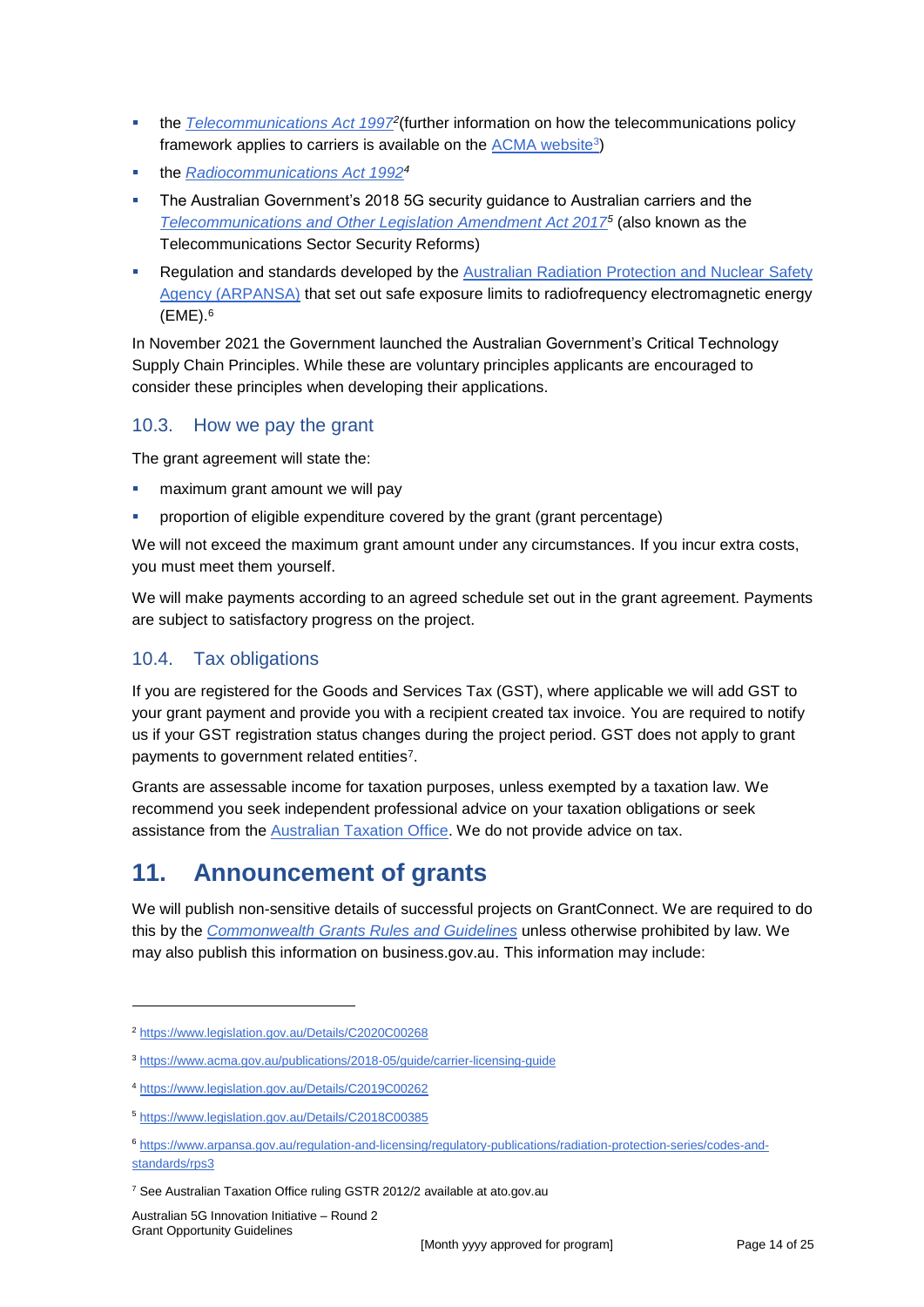- **name of your organisation**
- $\blacksquare$  title of the project
- description of the project and its aims
- amount of grant funding awarded
- Australian Business Number
- business location
- **•** your organisation's industry sector.

# **12. How we monitor your grant activity**

### 12.1. Keeping us informed

You should let us know if anything is likely to affect your project or organisation.

We need to know of any key changes to your organisation or its business activities, particularly if they affect your ability to complete your project, carry on business and pay debts due.

You must also inform us of any changes to your:

- name
- addresses
- nominated contact details
- bank account details.

If you become aware of a breach of terms and conditions under the grant agreement you must contact us immediately.

You must notify us of events relating to your project and provide an opportunity for the Minister or their representative to attend.

# 12.2. Reporting

You must submit reports in line with the [grant agreement.](file://///prod.protected.ind/User/user03/LLau2/insert%20link%20here) We will provide the requirements for these reports as appendices in the grant agreement. We will remind you of your reporting obligations before a report is due. We will expect you to report on:

- **•** progress against agreed project milestones
- project expenditure, including expenditure of grant funds
- contributions of participants/partners directly related to the project.

The amount of detail you provide in your reports should be relative to the project size, complexity and grant amount.

We will monitor the progress of your project by assessing reports you submit and may conduct site visits to confirm details of your reports if necessary. Occasionally we may need to re-examine claims, seek further information or request an independent audit of claims and payments.

We expect that you will be willing to share your project through case studies and any other promotional material created by the Australian Government. We will not include commercially sensitive material in case studies and any other promotional material that will be made public.

We encourage you to share key milestones and achievements during the project period for potential media opportunities.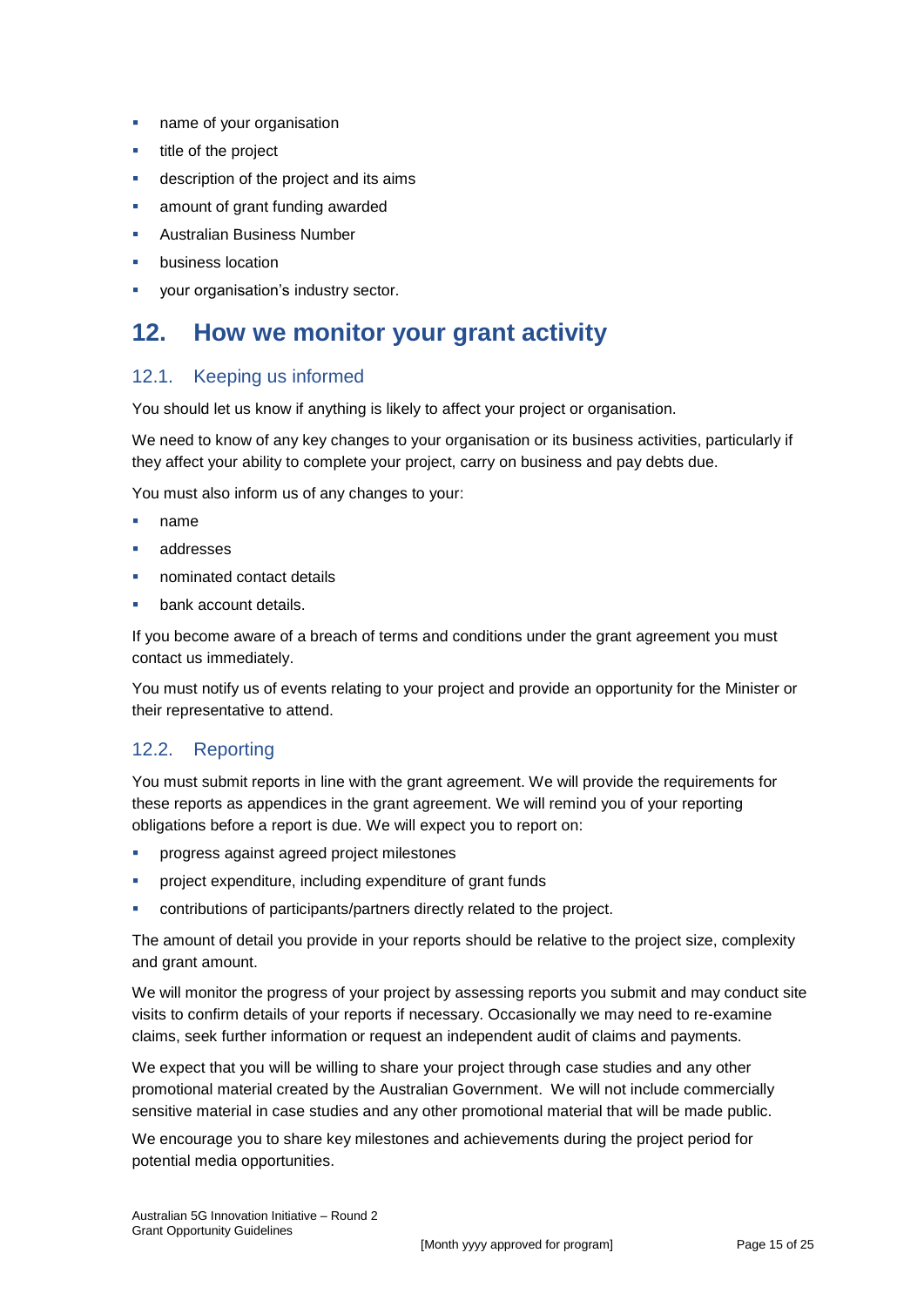### 12.2.1. Progress reports

Progress reports must:

- include details of your progress towards completion of agreed project activities
- show the total eligible expenditure incurred to date
- be submitted by the report due date (you can submit reports ahead of time if you have completed relevant project activities).

We will only make grant payments when we receive satisfactory progress reports.

You must discuss any project or milestone reporting delays with us as soon as you become aware of them.

### 12.2.2. End of project report

When you complete the project, you must submit an end of project report.

End of project reports must:

- **EXEDENT** include the agreed evidence as specified in the grant agreement
- identify the total eligible expenditure incurred for the project
- include a declaration that the grant money was spent in accordance with the grant agreement and to report on any underspends of the grant money
- **be submitted by the report due date.**

### 12.2.3. Ad-hoc reports

We may ask you for ad-hoc reports on your project. This may be to provide an update on progress, or any significant delays or difficulties in completing the project.

# 12.3. Independent audits

We may ask you to provide an independent audit report. An audit report will verify that you spent the grant in accordance with the grant agreement. The audit report requires you to prepare a statement of grant income and expenditure. The report template is available on business.gov.au and GrantConnect.

### 12.4. Compliance visits

We may visit you during the project period, or at the completion of your project, to review your compliance with the grant agreement. We may also inspect the records you are required to keep under the grant agreement. We will provide you with reasonable notice of any compliance visit.

# 12.5. Grant agreement variations

We recognise that unexpected events may affect project progress. In these circumstances, you can request a variation to your grant agreement, including:

- changing project milestones
- **EXTER 1** extending the timeframe for completing the project
- changing project activities

The program does not allow for an increase of grant funds.

If you want to propose changes to the grant agreement, you must put them in writing before the project end date. We can provide you with a variation request template.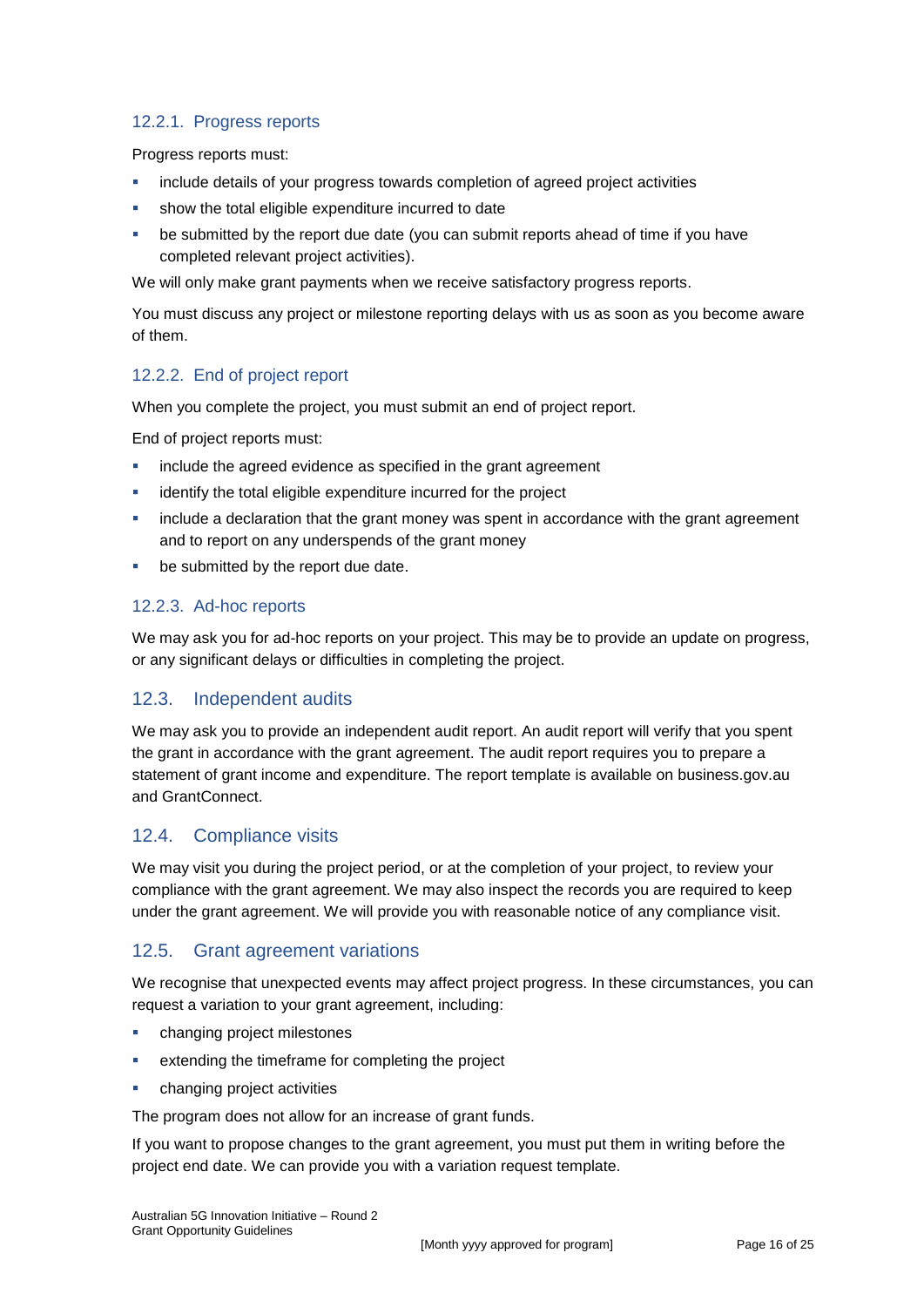If a delay in the project causes milestone achievement and payment dates to move to a different financial year, you will need a variation to the grant agreement. We can only move funds between financial years if there is enough program funding in the relevant year to allow for the revised payment schedule. If we cannot move the funds, you may lose some grant funding.

You should not assume that a variation request will be successful. We will consider your request based on factors such as:

- how it affects the project outcome
- consistency with the program policy objective, grant opportunity guidelines and any relevant policies of the department
- changes to the timing of grant payments
- availability of program funds.

# 12.6. Evaluation

The Department of Infrastructure, Transport, Regional Development and Communications may evaluate the grant opportunity to measure how well the outcomes and objectives have been achieved. We may use information from your application and project reports for this purpose. We may also interview you, or ask you for more information to help us understand how the grant impacted you and to evaluate how effective the program was in achieving its outcomes.

We may contact you up to two years after you finish your project for more information to assist with this evaluation.

# 12.7. Grant acknowledgement

If you make a public statement about a project funded under the program, including in a brochure or publication, you must acknowledge the grant by using the following:

'This project received grant funding from the Australian Government.'

If you erect signage in relation to the project, the signage must contain an acknowledgement of the grant.

# **13. Probity**

We will make sure that the grant opportunity process is fair, according to the published guidelines, incorporates appropriate safeguards against fraud, unlawful activities and other inappropriate conduct and is consistent with the CGRGs.

# 13.1. Conflicts of interest

Any conflicts of interest could affect the performance of the grant opportunity or program. There may be a [conflict of interest,](http://www.apsc.gov.au/publications-and-media/current-publications/aps-values-and-code-of-conduct-in-practice/conflict-of-interest) or perceived conflict of interest, if our staff, any member of a committee or advisor and/or you or any of your personnel:

- has a professional, commercial or personal relationship with a party who is able to influence the application selection process, such as an Australian Government officer
- has a relationship with or interest in, an organisation, which is likely to interfere with or restrict the applicants from carrying out the proposed activities fairly and independently or
- has a relationship with, or interest in, an organisation from which they will receive personal gain because the organisation receives a grant under the grant program/ grant opportunity.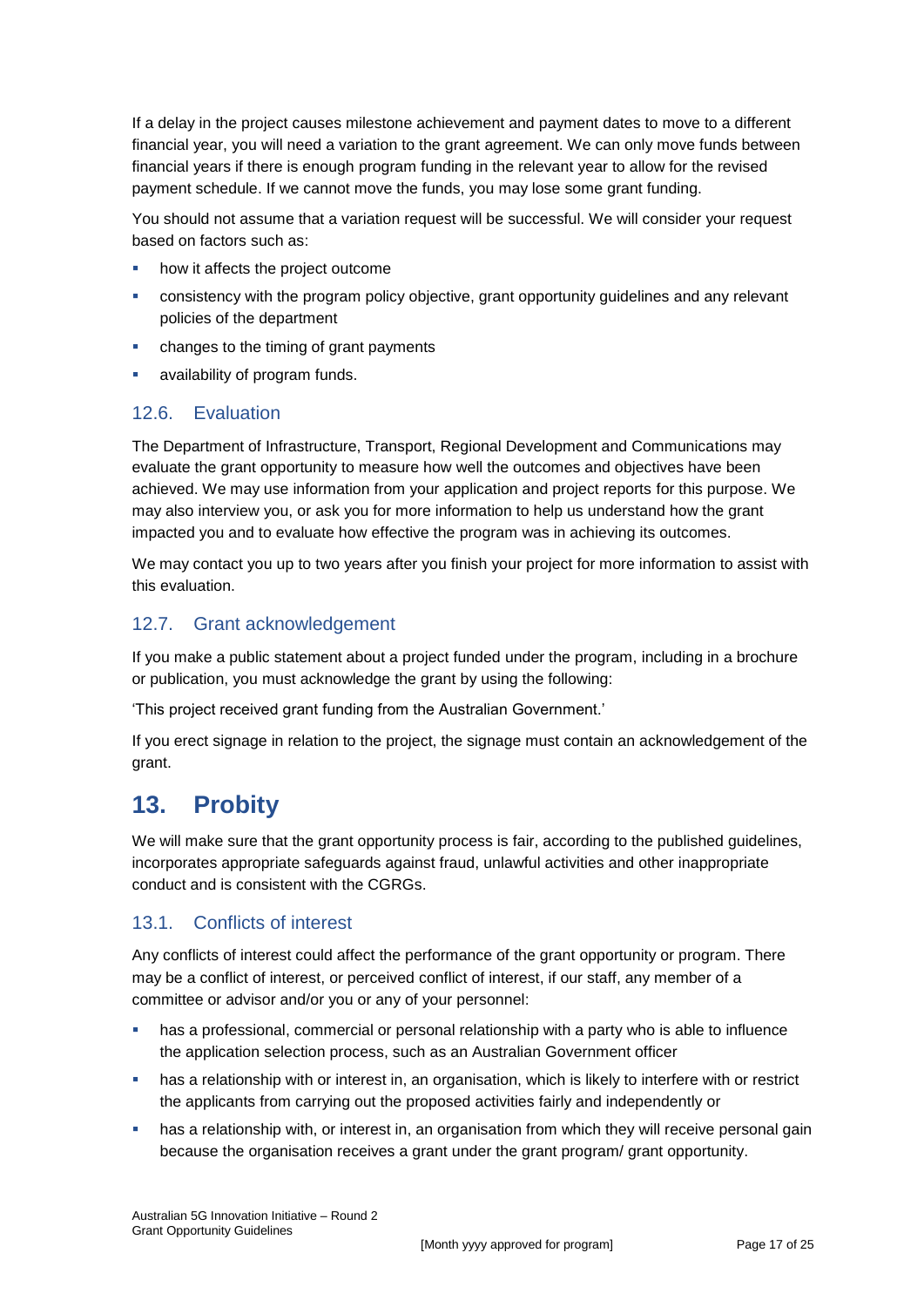As part of your application, we will ask you to declare any perceived or existing conflicts of interests or confirm that, to the best of your knowledge, there is no conflict of interest.

If you later identify an actual, apparent, or perceived conflict of interest, you must inform us in writing immediately.

Conflicts of interest for Australian Government staff are handled as set out in the Australian [Public](https://www.legislation.gov.au/Details/C2019C00057)  [Service Code of Conduct \(Section 13\(7\)\)](https://www.legislation.gov.au/Details/C2019C00057)<sup>8</sup> of the *Public Service Act 1999* (Cth). Committee members and other officials including the decision maker must also declare any conflicts of interest.

We publish our [conflict of interest policy](https://www.industry.gov.au/sites/g/files/net3906/f/July%202018/document/pdf/conflict-of-interest-and-insider-trading-policy.pdf)<sup>9</sup> on the department's website. The Commonwealth policy entity also publishes a conflict of interest policy on its website.

### 13.2. How we use your information

Unless the information you provide to us is:

- confidential information as per [13.2.1,](#page-17-0) or
- personal information as per [13.2.3,](#page-18-0)

we may share the information with other government agencies for a relevant Commonwealth purpose such as:

- to improve the effective administration, monitoring and evaluation of Australian Government programs
- **for research**
- to announce the awarding of grants.

#### <span id="page-17-0"></span>13.2.1. How we handle your confidential information

We will treat the information you give us as sensitive and therefore confidential if it meets all of the following conditions:

- you clearly identify the information as confidential and explain why we should treat it as confidential
- the information is commercially sensitive
- disclosing the information would cause unreasonable harm to you or someone else
- you provide the information with an understanding that it will stay confidential.

#### 13.2.2. When we may disclose confidential information

We may disclose confidential information:

- to the committee and our Commonwealth employees and contractors, to help us manage the program effectively
- to the Auditor-General, Ombudsman or Privacy Commissioner
- to the responsible Minister or Assistant Minister
- to a House or a Committee of the Australian Parliament.

<sup>9</sup> [https://www.industry.gov.au/sites/default/files/July%202018/document/pdf/conflict-of-interest-and-insider-trading](https://www.industry.gov.au/sites/default/files/July%202018/document/pdf/conflict-of-interest-and-insider-trading-policy.pdf?acsf_files_redirect)[policy.pdf?acsf\\_files\\_redirect](https://www.industry.gov.au/sites/default/files/July%202018/document/pdf/conflict-of-interest-and-insider-trading-policy.pdf?acsf_files_redirect)

-

<sup>8</sup> https://www.legislation.gov.au/Details/C2019C00057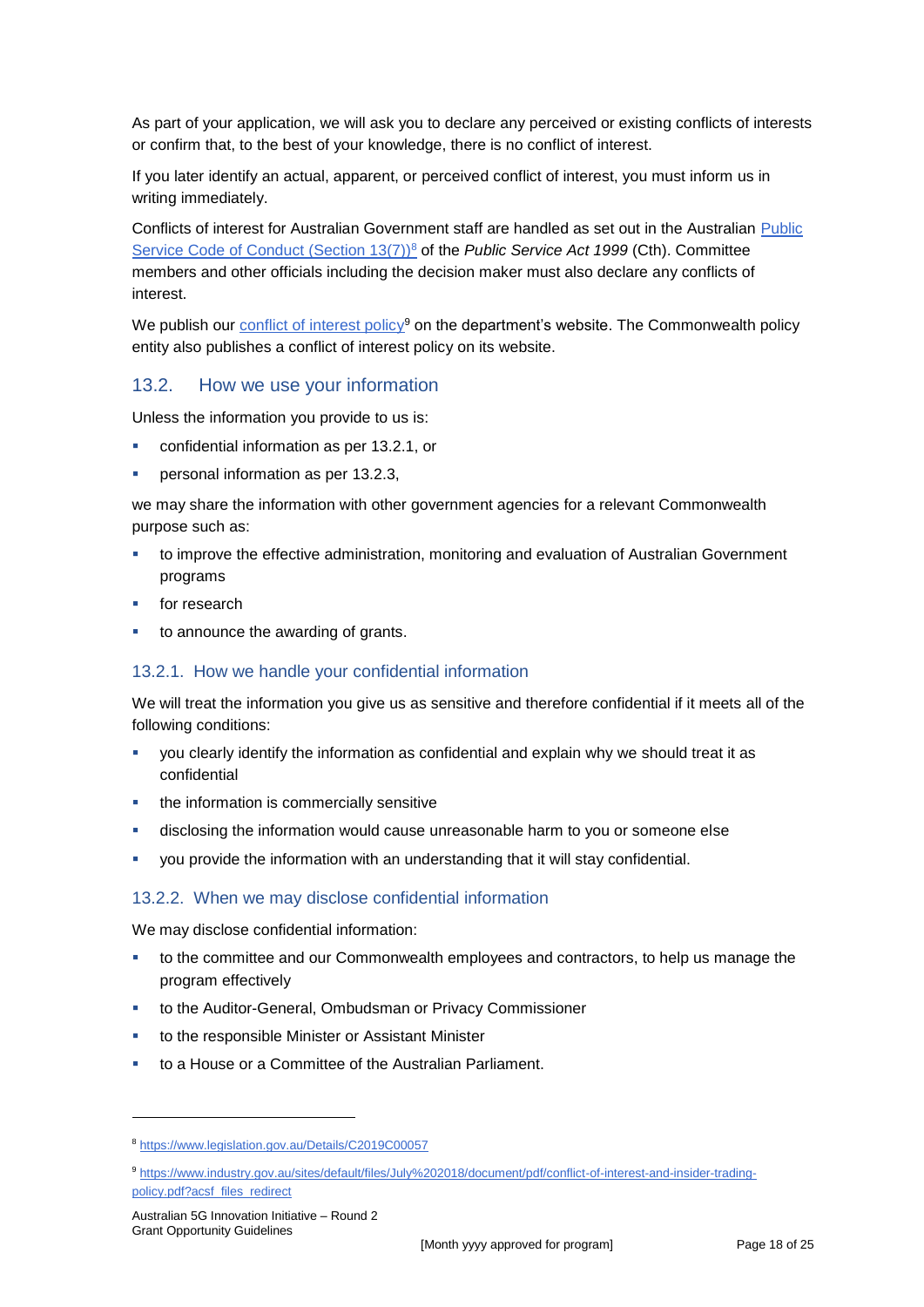We may also disclose confidential information if

- we are required or authorised by law to disclose it
- you agree to the information being disclosed, or
- someone other than us has made the confidential information public.

#### <span id="page-18-0"></span>13.2.3. How we use your personal information

We must treat your personal information according to the Australian Privacy Principles (APPs) and the *Privacy Act 1988* (Cth). This includes letting you know:

- what personal information we collect
- why we collect your personal information
- to whom we give your personal information.

We may give the personal information we collect from you to our employees and contractors, the committee, and other Commonwealth employees and contractors, so we can:

- **nanage the program**
- research, assess, monitor and analyse our programs and activities.

We, or the Minister, may:

- announce the names of successful applicants to the public
- publish personal information on the department's websites.

You may read our **Privacy Policy<sup>10</sup>** on the department's website for more information on:

- what is personal information
- how we collect, use, disclose and store your personal information
- how you can access and correct your personal information.

### 13.2.4. Freedom of information

All documents in the possession of the Australian Government, including those about the program, are subject to the *Freedom of Information Act 1982* (Cth) (FOI Act)*.*

The purpose of the FOI Act is to give members of the public rights of access to information held by the Australian Government and its entities. Under the FOI Act, members of the public can seek access to documents held by the Australian Government. This right of access is limited only by the exceptions and exemptions necessary to protect essential public interests and private and business affairs of persons in respect of whom the information relates.

If someone requests a document under the FOI Act, we will release it (though we may need to consult with you and/or other parties first) unless it meets one of the exemptions set out in the FOI Act.

# 13.3. Enquiries and feedback

For further information or clarification, you can contact us on 13 28 46 or by [web chat](https://www.business.gov.au/contact-us) or through our **online enquiry form** on business.gov.au.

We may publish answers to your questions on our website as Frequently Asked Questions.

1

<sup>10</sup> <https://www.industry.gov.au/data-and-publications/privacy-policy>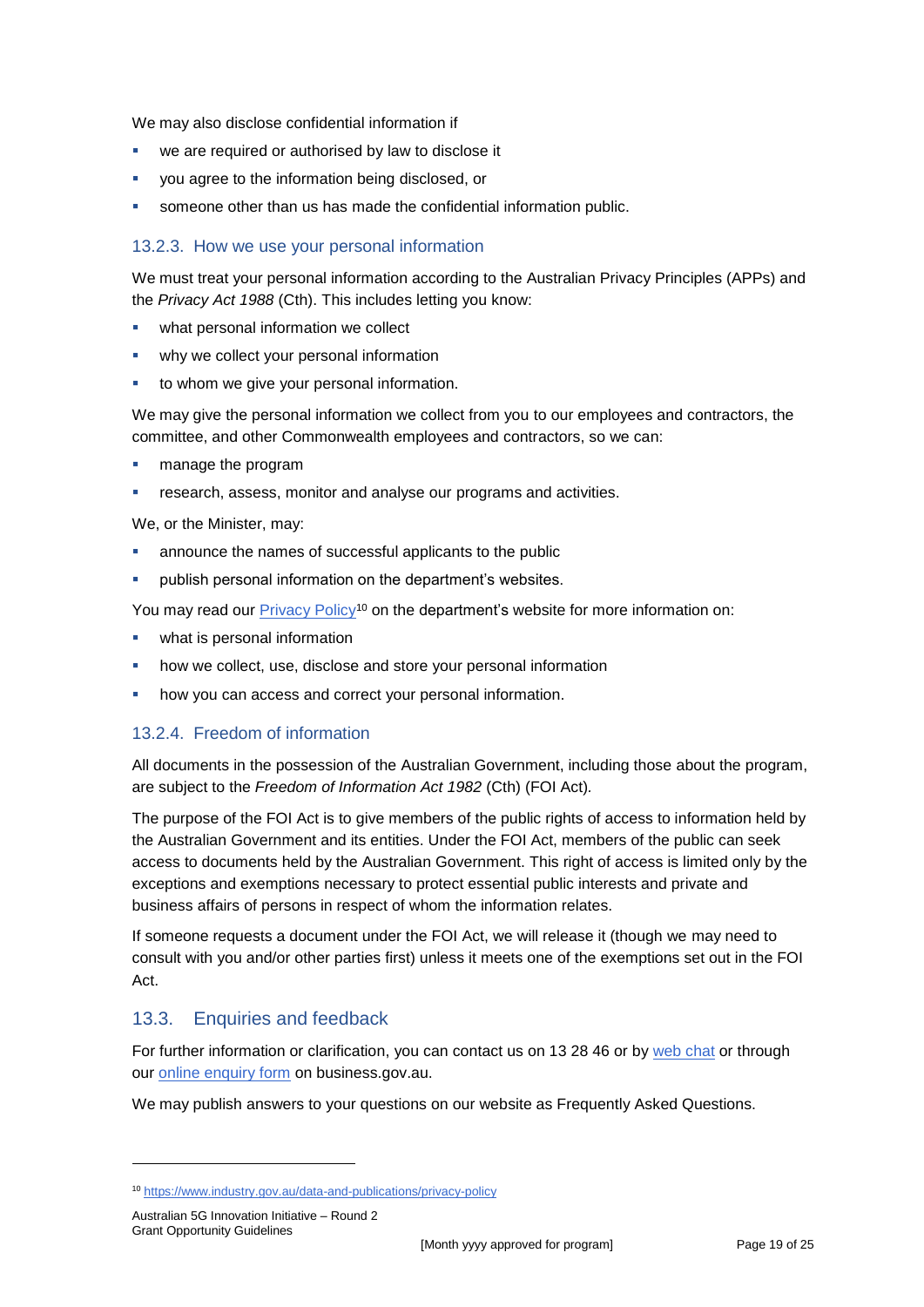Our [Customer Service Charter](https://www.business.gov.au/about/customer-service-charter) is available at [business.gov.au.](http://www.business.gov.au/) We use customer satisfaction surveys to improve our business operations and service.

If you have a complaint, call us on 13 28 46. We will refer your complaint to the appropriate manager.

If you are not satisfied with the way we handle your complaint, you can contact:

Chief Finance Officer Department of Industry, Science, Energy and Resources GPO Box 2013 CANBERRA ACT 2601

You can also contact the [Commonwealth Ombudsman](http://www.ombudsman.gov.au/)<sup>11</sup> with your complaint (call 1300 362 072). There is no fee for making a complaint, and the Ombudsman may conduct an independent investigation.

| <b>Term</b>                                 | <b>Definition</b>                                                                                                                                                                                                                                                                                                                                                                                                                                                       |  |  |
|---------------------------------------------|-------------------------------------------------------------------------------------------------------------------------------------------------------------------------------------------------------------------------------------------------------------------------------------------------------------------------------------------------------------------------------------------------------------------------------------------------------------------------|--|--|
| 5G                                          | 5G is the 5th generation of cellular telecommunications<br>technology used for wireless communication. The<br>International Mobile Telecommunications-2020 (IMT-2020<br>Standard) issued by the International Telecommunications<br>Union sets out the requirements for 5G networks, devices<br>and services. For the purposes of this grant opportunity, we<br>will consider 5G as specified by the 3rd Generation<br>Partnership Project (3GPP) Release 15 and above. |  |  |
| Application form                            | The document issued by the Program Delegate that<br>applicants use to apply for funding under the program.                                                                                                                                                                                                                                                                                                                                                              |  |  |
| Department                                  | The Department of Industry, Science, Energy and<br>Resources.                                                                                                                                                                                                                                                                                                                                                                                                           |  |  |
| <b>Departmental Assessment</b><br>Committee | The body established to consider and assess eligible<br>applications and make recommendations to the Minister for<br>funding under the program.                                                                                                                                                                                                                                                                                                                         |  |  |
| Eligible activities                         | The activities undertaken by a grantee in relation to a<br>project that are eligible for funding support as set out in 5.1.                                                                                                                                                                                                                                                                                                                                             |  |  |
| Eligible application                        | An application or proposal for services or grant funding<br>under the program that the Program Delegate has<br>determined is eligible for assessment in accordance with<br>these guidelines.                                                                                                                                                                                                                                                                            |  |  |
| Eligible expenditure                        | The expenditure incurred by a grantee on a project and<br>which is eligible for funding support as set out in 5.2.                                                                                                                                                                                                                                                                                                                                                      |  |  |

# <span id="page-19-0"></span>**14. Glossary**

1

<sup>11</sup> <http://www.ombudsman.gov.au/>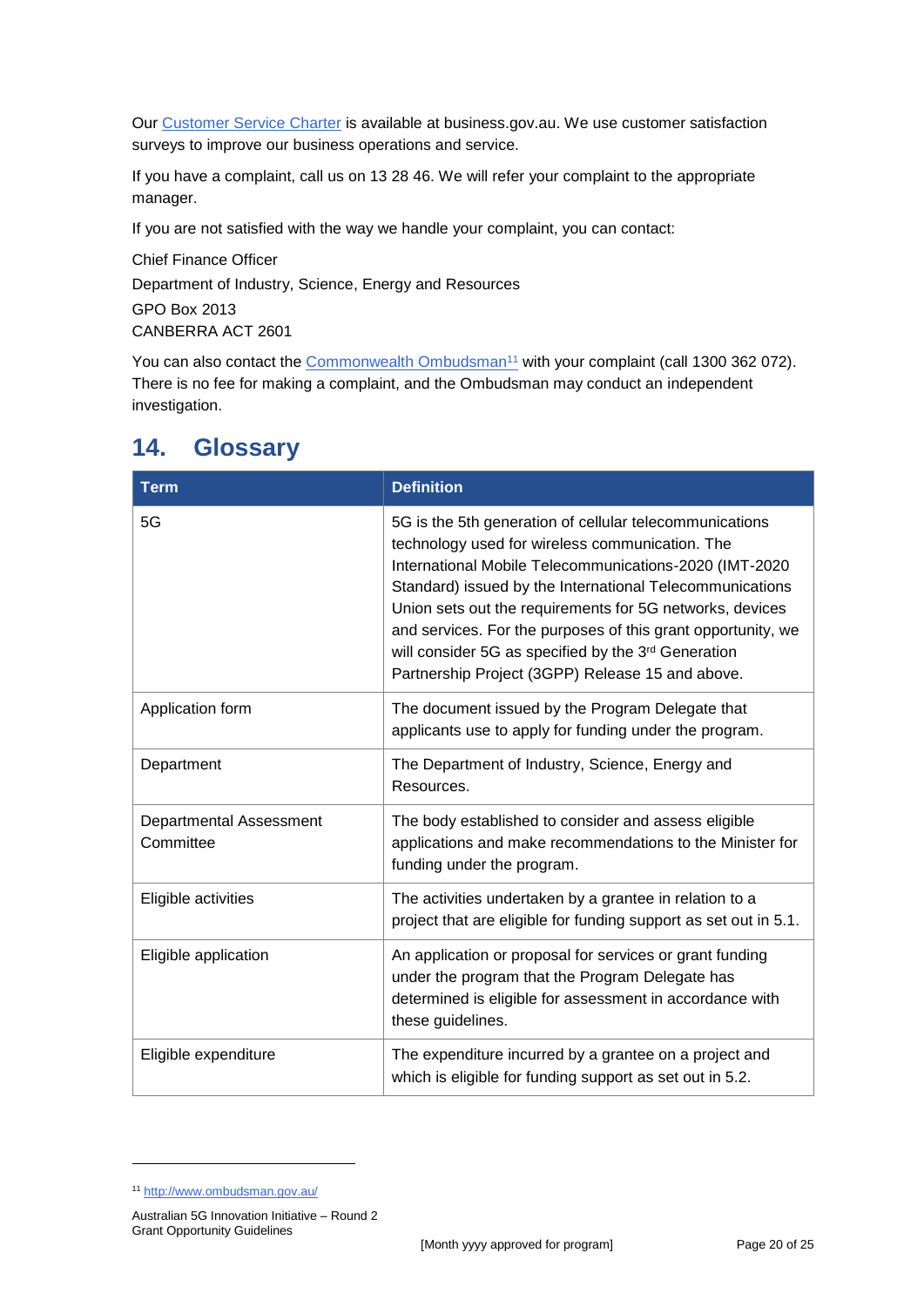| <b>Term</b>                                  | <b>Definition</b>                                                                                                                                                                                                                                                                                                                                                                                                                           |
|----------------------------------------------|---------------------------------------------------------------------------------------------------------------------------------------------------------------------------------------------------------------------------------------------------------------------------------------------------------------------------------------------------------------------------------------------------------------------------------------------|
| Enhanced mobile broadband                    | Enhanced mobile broadband delivers high data rates and<br>high traffic volumes, which can be used for high definition<br>video streaming and fully immersive augmented reality (AR)<br>and virtual reality (VR) experiences. This can support use<br>cases where video is analysed using artificial intelligence<br>and machine learning to generate live insights to inform<br>decision-making.                                            |
| Grant agreement                              | A legally binding contract between the Commonwealth and<br>a grantee for the grant funding.                                                                                                                                                                                                                                                                                                                                                 |
| Grant funding or grant funds                 | The funding made available by the Commonwealth to<br>grantees under the program.                                                                                                                                                                                                                                                                                                                                                            |
| <b>GrantConnect</b>                          | The Australian Government's whole-of-government grants<br>information system, which centralises the publication and<br>reporting of Commonwealth grants in accordance with the<br>CGRGs.                                                                                                                                                                                                                                                    |
| Grantee                                      | The recipient of grant funding under a grant agreement.                                                                                                                                                                                                                                                                                                                                                                                     |
| <b>Guidelines</b>                            | Guidelines that the Minister gives to the department to<br>provide the framework for the administration of the program,<br>as in force from time to time.                                                                                                                                                                                                                                                                                   |
| <b>Innovation and Science Australia</b>      | The statutory board established by the Industry Research<br>and Development Act 1986 (Cth) and named in that Act as<br>Innovation and Science Australia.                                                                                                                                                                                                                                                                                    |
| Internet of Things                           | The Internet of Things includes all devices and objects<br>whose state can be altered via the Internet, with or without<br>the active involvement of individuals. While connected<br>objects may require the involvement of devices considered<br>part of the "traditional Internet", this definition excludes<br>laptops, tablets and smartphones.                                                                                         |
| Massive machine-to-machine<br>communications | Massive machine-to-machine communications enables a<br>massive number of low cost devices with low energy<br>consumption, which allows many Internet of Things (IoT)<br>sensors to be connected. For example in agriculture, the<br>data from which can be analysed in the cloud and returned<br>to help farmers make decisions in real time. This capability<br>will also support more-advanced IoT applications as well as<br>automation. |
| Minister                                     | The Commonwealth Minister for Communications, Cyber<br>Safety and the Arts                                                                                                                                                                                                                                                                                                                                                                  |
| Non-income-tax-exempt                        | Not exempt from income tax under Division 50 of the<br>Income Tax Assessment Act 1997 (Cth) or under Division<br>1AB of Part III of the Income Tax Assessment Act 1936<br>(Cth).                                                                                                                                                                                                                                                            |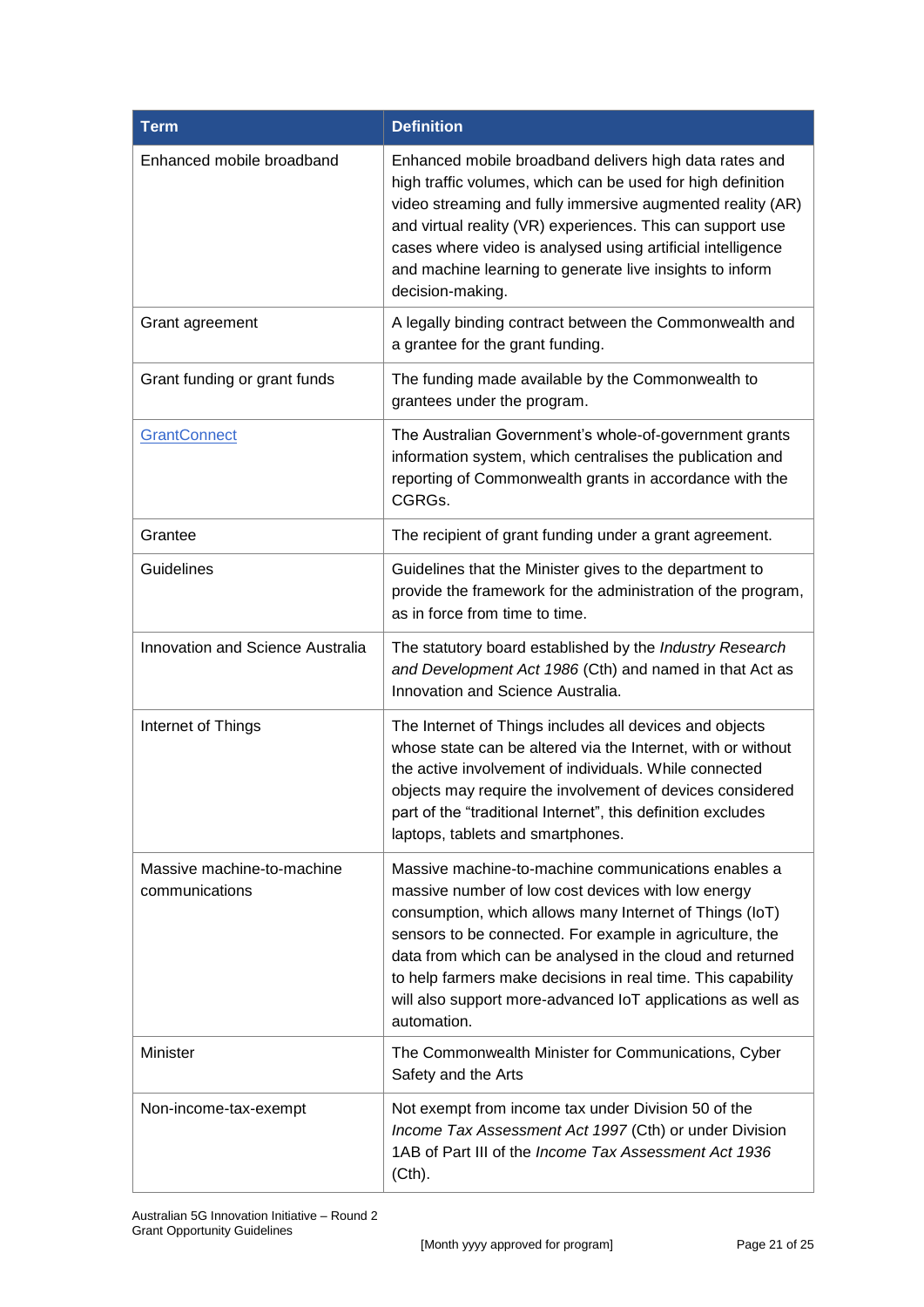| <b>Term</b>                                     | <b>Definition</b>                                                                                                                                                                                                                                                                                                                                                                                                                |  |  |  |
|-------------------------------------------------|----------------------------------------------------------------------------------------------------------------------------------------------------------------------------------------------------------------------------------------------------------------------------------------------------------------------------------------------------------------------------------------------------------------------------------|--|--|--|
| Personal information                            | Has the same meaning as in the Privacy Act 1988 (Cth)<br>which is:                                                                                                                                                                                                                                                                                                                                                               |  |  |  |
|                                                 | Information or an opinion about an identified individual,<br>or an individual who is reasonably identifiable:                                                                                                                                                                                                                                                                                                                    |  |  |  |
|                                                 | whether the information or opinion is true or not;<br>a.<br>and                                                                                                                                                                                                                                                                                                                                                                  |  |  |  |
|                                                 | whether the information or opinion is recorded in a<br>b.<br>material form or not.                                                                                                                                                                                                                                                                                                                                               |  |  |  |
| Program Delegate                                | A Senior responsible Officer within the department with<br>responsibility for the program.                                                                                                                                                                                                                                                                                                                                       |  |  |  |
| Program funding or Program<br>funds             | The funding made available by the Commonwealth for the<br>program.                                                                                                                                                                                                                                                                                                                                                               |  |  |  |
| Project                                         | A project described in an application for grant funding under<br>the program.                                                                                                                                                                                                                                                                                                                                                    |  |  |  |
| Publicly funded research<br>organisation (PFRO) | All higher education providers listed at Table A and Table B<br>of the Higher Education Support Act 2003 (Cth) and<br>corporate Commonwealth entities, and State and Territory<br>business enterprises which undertake publicly funded<br>research.                                                                                                                                                                              |  |  |  |
| Ultra reliable, low latency<br>communications   | Ultra reliable, low latency communications enables smart<br>automation of industrial equipment where mission critical<br>communications services is required. Such applications can<br>also take advantage of edge computing for ultra-low latency<br>or use artificial intelligence to improve productivity of<br>manufacturing processes. This characteristic could also<br>support the automation of manufacturing processes. |  |  |  |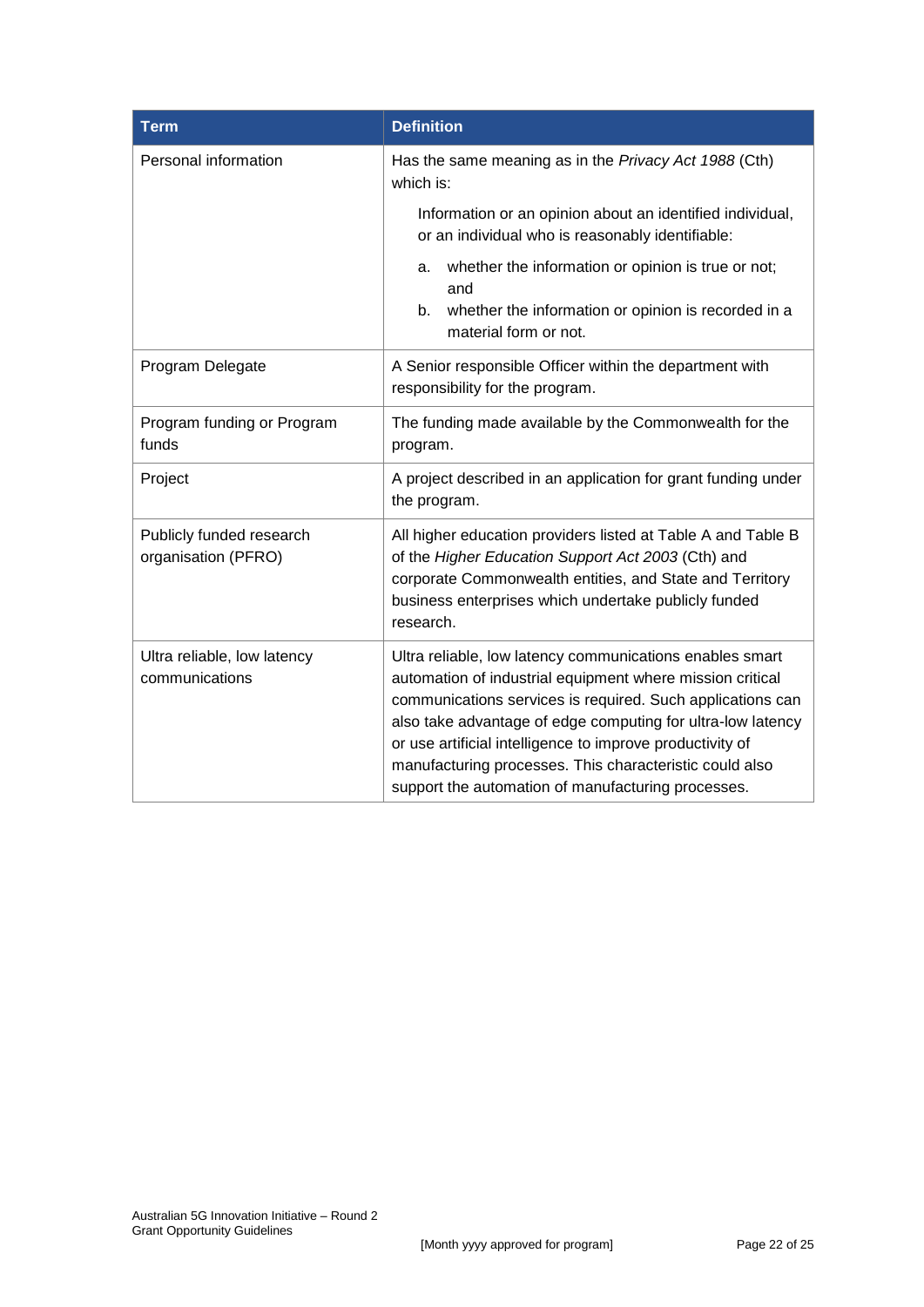# **Appendix A. Evaluation Plan**

You are required to attach an evaluation plan as part of your application. The information in your evaluation plan should complement the information you provide in your application form. This Appendix includes the minimum information that should be included in your evaluation plan.

#### **Application details:**

- Lead applicant name
- Project partners name
- Project name.

#### **Project outcomes and benefits**

Demonstrate the specific outcomes and benefits you want to achieve with this project, including:

- **What are the project objectives**
- What does a successful project look like (productivity, cost savings or other benefits).

#### **Performance measures**

How you plan to measure the expected productivity and cost saving benefits of identified project outcomes, including:

- How these benefits will be measured, including quantitative and/or qualitative metrics
- **How will these data points be used to demonstrate the outcomes of the application**
- **The baseline metrics to be used, and desired future state**
- Data source, data collection frequency and responsible entity.

The table below is an example of how you may wish to demonstrate your performance measures.

| Outcome /<br>benefit | <b>What is</b><br>being<br>measured | How will it be<br>measured | What does success look like        |                                 | In what way does this                                      |
|----------------------|-------------------------------------|----------------------------|------------------------------------|---------------------------------|------------------------------------------------------------|
|                      |                                     |                            | <b>Current state</b><br>(baseline) | <b>Future state</b><br>(target) | demonstrate the<br>achievement of outcomes<br>and benefits |
| Outcome 1            |                                     |                            |                                    |                                 |                                                            |
|                      |                                     |                            |                                    |                                 |                                                            |

#### **Job Creation**

This information should support your job creation commitments in the main application form. Job creation refers to an increase in full time equivalent (FTE) employees that would not have occurred without the project.

- Position title or role type refers to the specific types of jobs created, such as a network engineer or project administrator
- **Number** refers to how many FTE staff required
- Timeframe refers to at what phase of the project are these staff involved and at whether this would this be ongoing
- Notes provides space to expand on the job opportunity.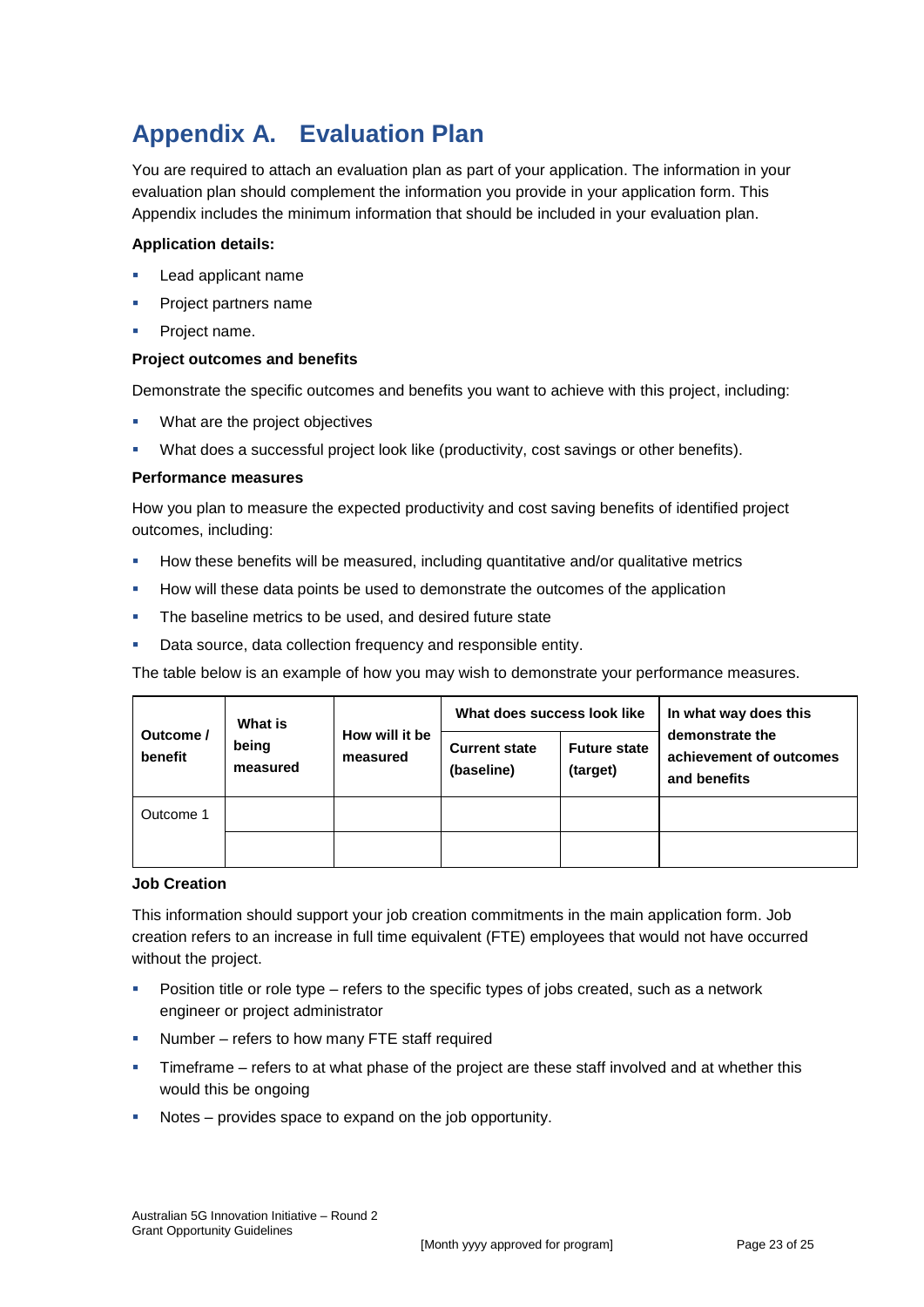# **Appendix B. Project Plan**

You are required to attach a project plan as part of your application. The information in your project plan should complement the information you provide in your application form. This Appendix outlines information that should be included in your project plan.

#### **Application details**

- Lead applicant name
- **Project partners name**
- Project name.

#### **Description of project**

Describe the facts of the project (i.e. what, where and how you will deliver). This is where you should describe how innovative your project is or describe any other unique aspects of the project.

Your project description should complement your project milestone schedule.

#### **Project milestone schedule**

- Provide a milestone schedule for your project including:
- Deliverables (i.e. key activities and tasks that demonstrate the progress of your project)
- Indicators of success for each deliverable (e.g. progress report, audit report, expenditure report)
- **Dates for each deliverable (i.e. the date each deliverable will commence and complete).**

#### **Project key personnel**

List the key personnel required for the project. You could consider displaying this in a table format.

#### **Governance**

Describe the project's governance structure, including organisational governance structures where relevant. You can provide charts and/or written descriptions.

#### **Project resources**

Provide the critical components used in delivering the project, including access to infrastructure, spectrum, network and the other devices required. You could consider displaying this in a table format.

#### **Compliance with required regulatory and other approvals**

#### **Risk management**

Describe all the risks associated with the project and the mitigation strategies proposed to manage the risks. Include anything that may impact the delivery of the project or affect the progression or achievement of outcomes. A risk matrix could be used to assist.

To assist with the key information we are looking for in your project plan, we would expect that you have considered the project risks, such as:

- Technical, cyber security, supply chain, vendor and data security and privacy risks
- The availability of project staff with required skills
- Accessing the required project materials in the timeframes
- Significant events that may impact on the project, such as unexpected weather events, travel alerts, lack of skilled personnel or inability to access project locations